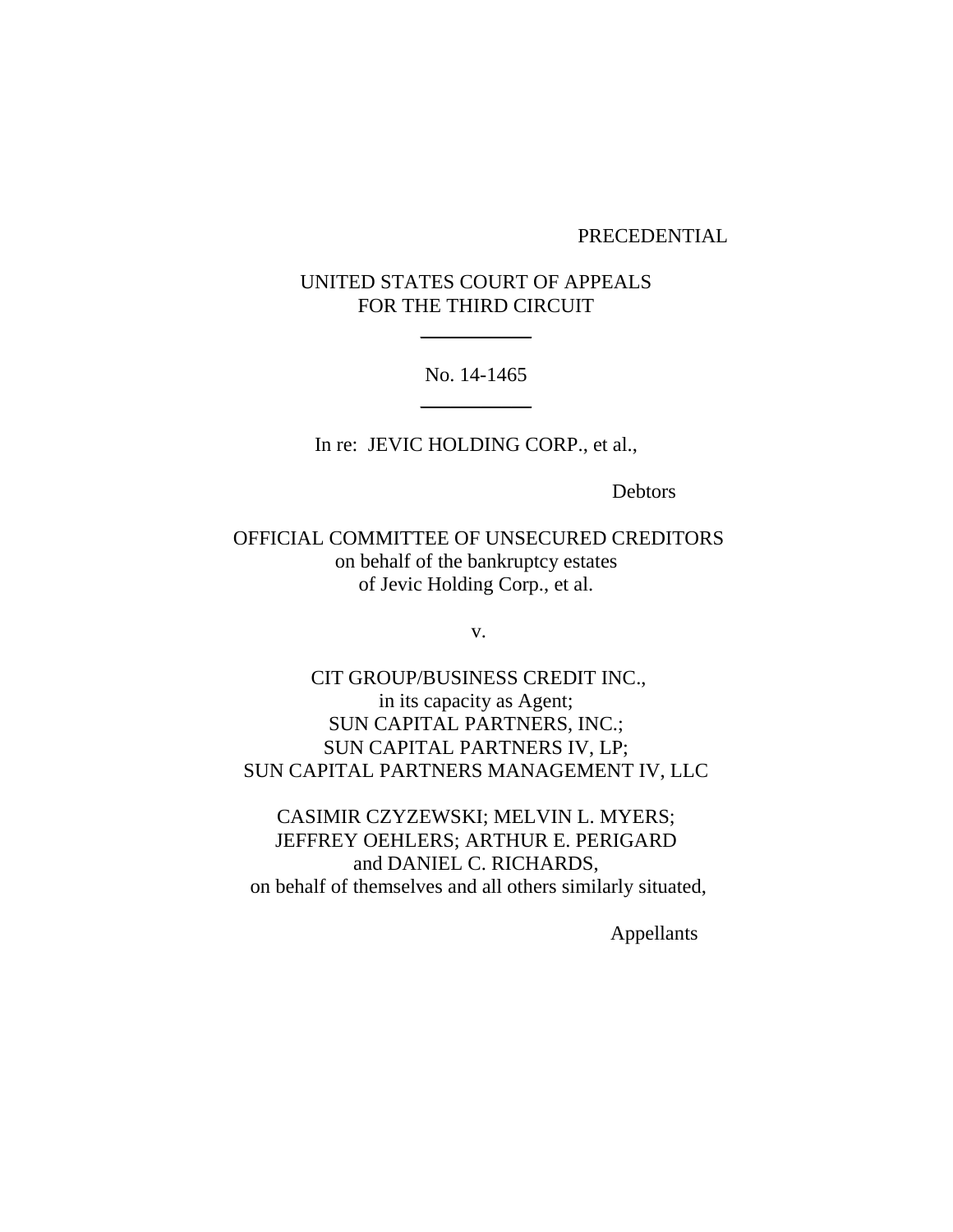On Appeal from the United States District Court for the District of Delaware (D.C. Nos. 13-cv-00104 & 1-13-cv-00105) District Judge: Honorable Sue L. Robinson

 $\overline{\phantom{a}}$ 

Argued January 14, 2015

 $\overline{\phantom{a}}$ 

Before: HARDIMAN, SCIRICA and BARRY, Circuit Judges

(Filed: May 21, 2015)

Jack A. Raisner, Esq. (Argued) Rene S. Roupinian, Esq. Outten & Golden 3 Park Avenue, 29th Floor New York, NY 10016

Christopher D. Loizides, Esq. Loizides, P.A. 1225 King Street, Suite 800 Wilmington, DE 19801 *Attorneys for Appellants*

Domenic E. Pacitti, Esq. Linda Richenderfer, Esq. Klehr Harrison Harvey Branzburg 919 Market Street, Suite 1000 Wilmington, DE 19801 *Attorneys for Appellee Debtors*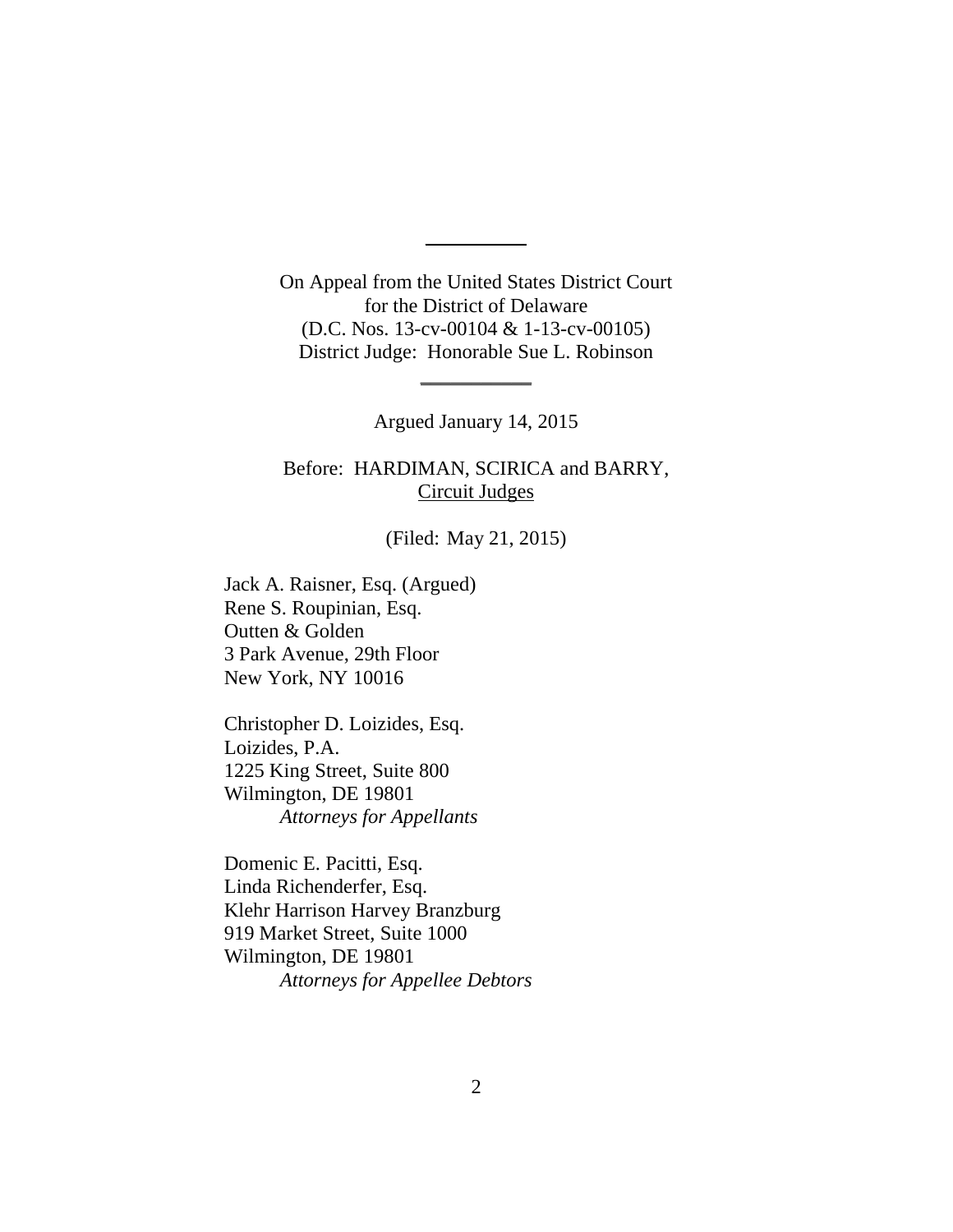Robert J. Feinstein, Esq. Pachulski Stang Ziehl & Jones 780 Third Avenue, 36th Floor New York, NY 10017

James E. O'Neill III, Esq. Pachulski Stang Ziehl & Jones 919 North Market Street P.O. Box 8705, 17th Floor Wilmington, DE 19801 *Attorneys for Appellee Official Committee of Unsecured Creditors*

Christopher Landau, Esq. (Argued) James P. Gillespie, Esq. Jason R. Parish, Esq. Kirkland & Ellis 655 15th Street, N.W., Suite 1200 Washington, DC 20005

Danielle R. Sassoon, Esq. Kirkland & Ellis 601 Lexington Avenue New York, NY 10022

Curtis S. Miller, Esq. Morris, Nichols, Arsht & Tunnell 1201 North Market Street P.O. Box 1347 Wilmington, DE 19899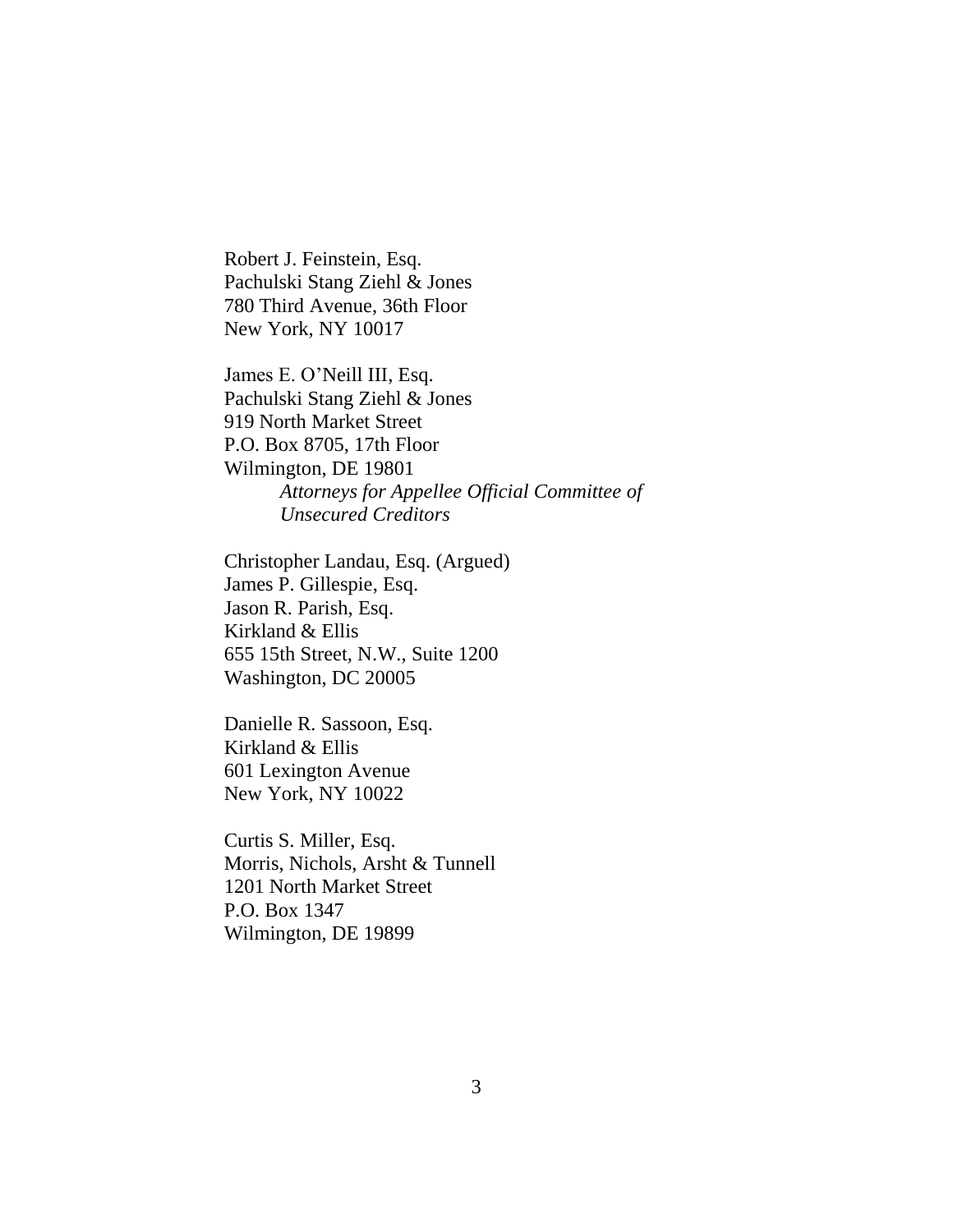*Attorneys for Appellee Sun Capital Partners IV, LP, Sun Capital Partners, Inc., Sun Capital Partners Management IV, LLC.*

Tyler P. Brown, Esq. Shannon E. Daily, Esq. Hunton & Williams 951 East Byrd Street 13th Floor, East Tower, Riverfront Plaza Richmond, VA 23219

Richard P. Norton, Esq. Hunton & Williams 200 Park Avenue, 52nd Floor New York, NY 10166 *Attorneys for Appellee CIT Group Business Credit Inc.*

Ramona D. Elliott, Esq. P. Matthew Sutko, Esq. Wendy L. Cox, Esq. (Argued) United States Department of Justice 441 G Street, N.W., Suite 6150 Washington, DC 20530 *Attorneys for Amicus Curiae*

## OPINION OF THE COURT  $\frac{1}{2}$

\_\_\_\_\_\_\_\_\_\_\_\_

### HARDIMAN, Circuit Judge

This appeal raises a novel question of bankruptcy law: may a case arising under Chapter 11 ever be resolved in a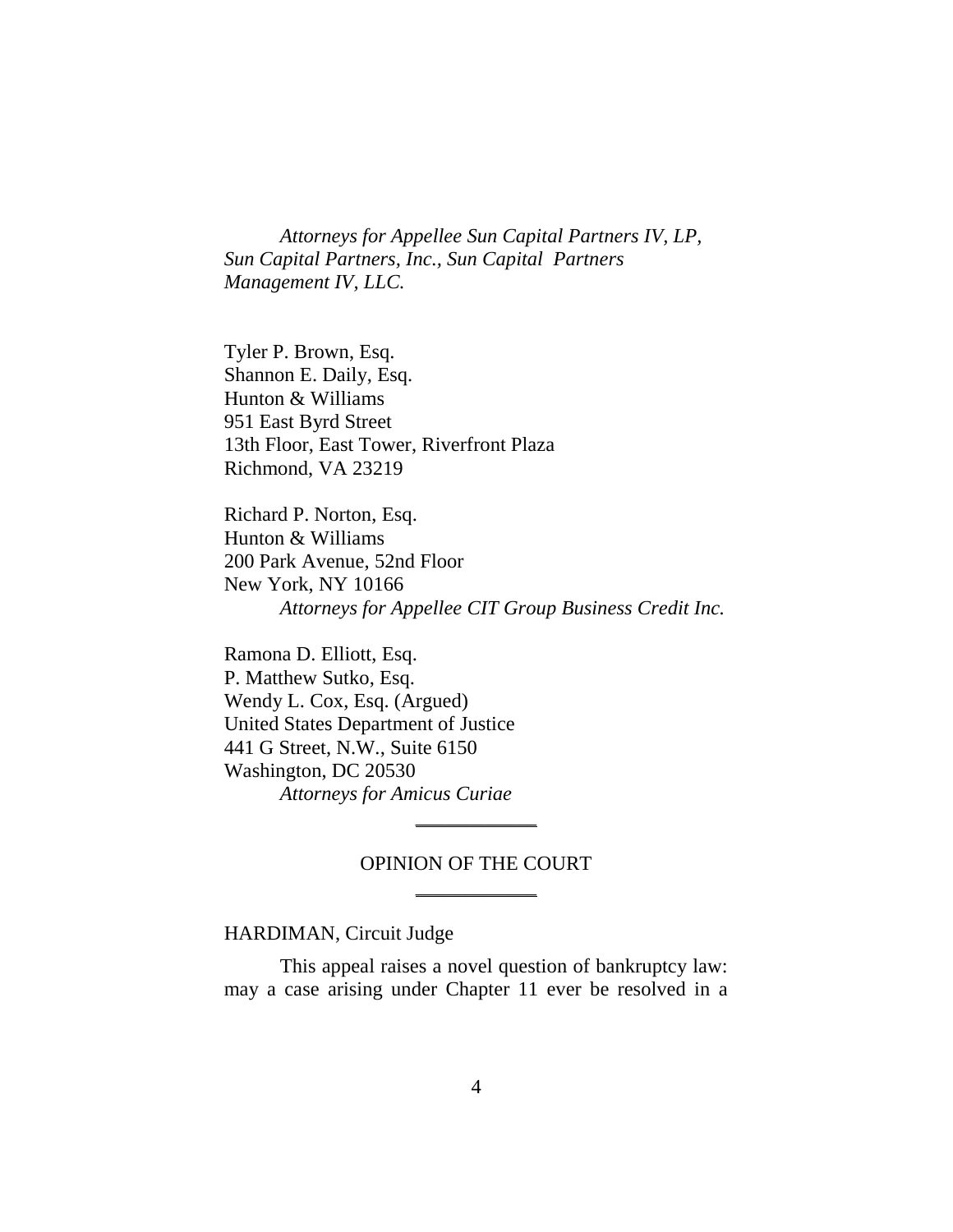"structured dismissal" that deviates from the Bankruptcy Code's priority system? We hold that, in a rare case, it may.

# I A

Jevic Transportation, Inc. was a trucking company headquartered in New Jersey. In 2006, after Jevic's business began to decline, a subsidiary of the private equity firm Sun Capital Partners acquired the company in a leveraged buyout financed by a group of lenders led by CIT Group. The buyout entailed the extension of an \$85 million revolving credit facility by CIT to Jevic, which Jevic could access as long as it maintained at least \$5 million in assets and collateral. The company continued to struggle in the two years that followed, however, and had to reach a forbearance agreement with CIT—which included a \$2 million guarantee by Sun—to prevent CIT from foreclosing on the assets securing the loans. By May 2008, with the company's performance stagnant and the expiration of the forbearance agreement looming, Jevic's board of directors authorized a bankruptcy filing. The company ceased substantially all of its operations, and its employees received notice of their impending terminations on May 19, 2008.

The next day, Jevic filed a voluntary Chapter 11 petition in the United States Bankruptcy Court for the District of Delaware. At that point, Jevic owed about \$53 million to its first-priority senior secured creditors (CIT and Sun) and over \$20 million to its tax and general unsecured creditors. In June 2008, an Official Committee of Unsecured Creditors (Committee) was appointed to represent the unsecured creditors.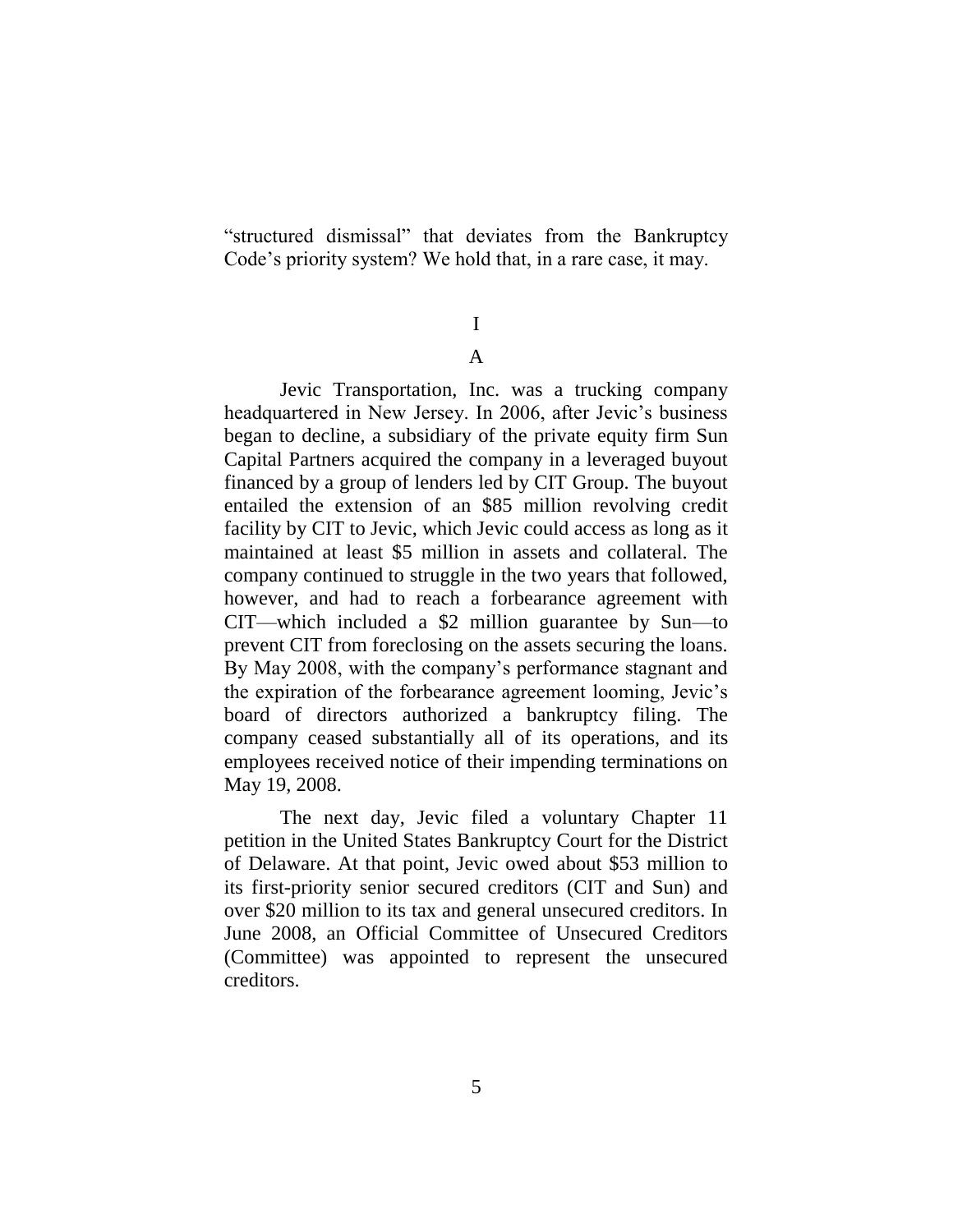This appeal stems from two lawsuits that were filed in the Bankruptcy Court during those proceedings. First, a group of Jevic's terminated truck drivers (Drivers) filed a class action against Jevic and Sun alleging violations of federal and state Worker Adjustment and Retraining Notification (WARN) Acts, under which Jevic was required to provide 60 days' written notice to its employees before laying them off. *See* 29 U.S.C. § 2102; N.J. Stat. Ann. § 34:21-2. Meanwhile, the Committee brought a fraudulent conveyance action against CIT and Sun on the estate's behalf, alleging that Sun, with CIT's assistance, "acquired Jevic with virtually none of its own money based on baseless projections of almost immediate growth and increasing profitability." App. 770 (Second Am. Compl. ¶ 1). The Committee claimed that the ill-advised leveraged buyout had hastened Jevic's bankruptcy by saddling it with debts that it couldn't service and described Jevic's demise as "the foreseeable end of a reckless course of action in which Sun and CIT bore no risk but all other constituents did." App. 794 (Second Am. Compl. ¶ 128).

Almost three years after the Committee sued CIT and Sun for fraudulent conveyance, the Bankruptcy Court granted in part and denied in part CIT's motion to dismiss the case. The Court held that the Committee had adequately pleaded claims of fraudulent transfer and preferential transfer under 11 U.S.C. §§ 548 and 547. Noting the "great potential for abuse" in leveraged buyouts, the Court concluded that the Committee had sufficiently alleged that CIT had played a critical role in facilitating a series of transactions that recklessly reduced Jevic's equity, increased its debt, and shifted the risk of loss to its other creditors. *In re Jevic Holding Corp.*, 2011 WL 4345204, at \*10 (Bankr. D. Del. Sept. 15, 2011) (quoting *Moody v. Sec. Pac. Bus. Credit, Inc.*, 971 F.2d 1056, 1073 (3d Cir. 1992)). The Court dismissed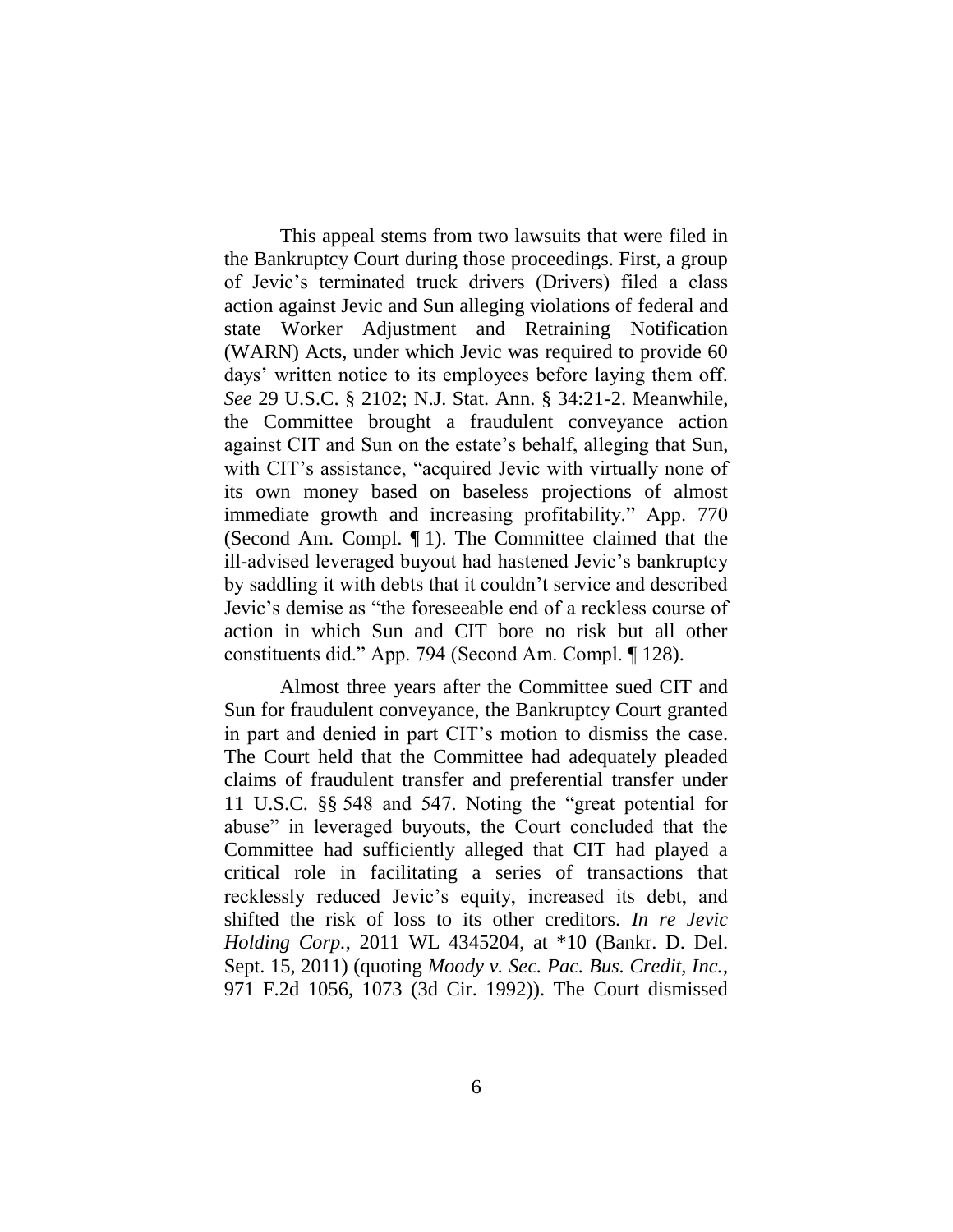without prejudice the Committee's claims for fraudulent transfer under 11 U.S.C. § 544, for equitable subordination of CIT's claims against the estate, and for aiding and abetting Jevic's officers and directors in breaching their fiduciary duties, because the Committee's allegations in support of these claims were too sparse and vague.

In March 2012, representatives of all the major players—the Committee, CIT, Sun, the Drivers, and what was left of Jevic—convened to negotiate a settlement of the Committee's fraudulent conveyance suit. By that time, Jevic's only remaining assets were \$1.7 million in cash (which was subject to Sun's lien) and the action against CIT and Sun. All of Jevic's tangible assets had been liquidated to repay the lender group led by CIT. According to testimony in the Bankruptcy Court, the Committee determined that a settlement ensuring "a modest distribution to unsecured creditors" was desirable in light of "the risk and the [re]wards of litigation, including the prospect of waiting for perhaps many years before a litigation against Sun and CIT could be resolved" and the lack of estate funds sufficient to finance that litigation. App. 1275.

In the end, the Committee, Jevic, CIT, and Sun reached a settlement agreement that accomplished four things. First, those parties would exchange releases of their claims against each other and the fraudulent conveyance action would be dismissed with prejudice. Second, CIT would pay \$2 million into an account earmarked to pay Jevic's and the Committee's legal fees and other administrative expenses. Third, Sun would assign its lien on Jevic's remaining \$1.7 million to a trust, which would pay tax and administrative creditors first and then the general unsecured creditors on a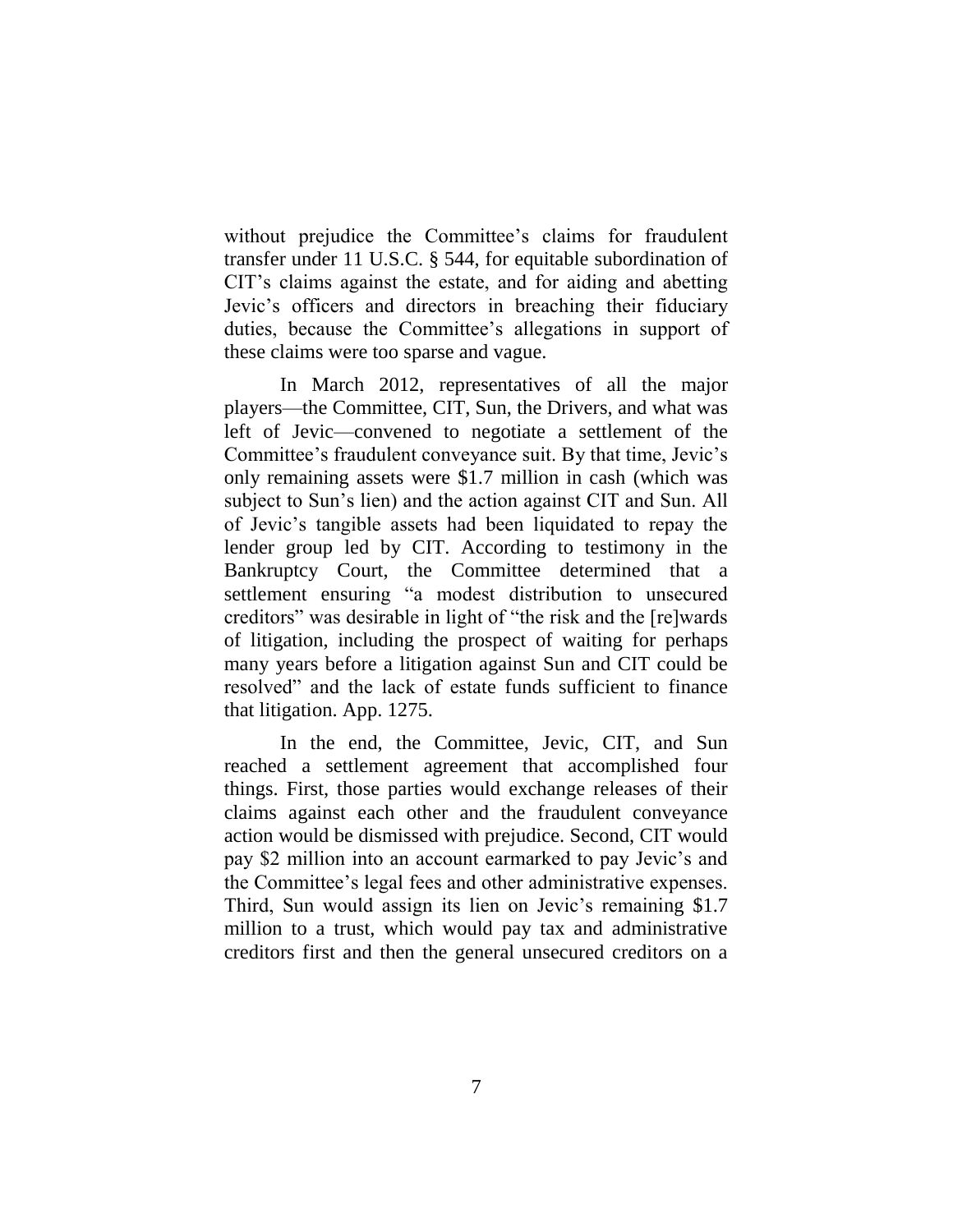pro rata basis.<sup>1</sup> Lastly, Jevic's Chapter 11 case would be dismissed. The parties' settlement thus contemplated a structured dismissal, a disposition that winds up the bankruptcy with certain conditions attached instead of simply dismissing the case and restoring the status quo ante. *See In re Strategic Labor, Inc.*, 467 B.R. 11, 17 n.10 (Bankr. D. Mass. 2012) ("Unlike the old-fashioned one sentence dismissal orders—'this case is hereby dismissed'—structured dismissal orders often include some or all of the following additional provisions: 'releases (some more limited than others), protocols for reconciling and paying claims, "gifting" of funds to unsecured creditors[, etc.]'" (citation omitted)).

There was just one problem with the settlement: it left out the Drivers, even though they had an uncontested WARN Act claim against Jevic.<sup>2</sup> The Drivers never got the chance to present a damages case in the Bankruptcy Court, but they estimate their claim to have been worth \$12,400,000, of

<sup>&</sup>lt;sup>1</sup> This component of the agreement originally would have paid all \$1.7 million to the general unsecured creditors, but the United States Trustee, certain priority tax creditors, and the Drivers objected. The general unsecured creditors ultimately received almost four percent of their claims under the settlement.

<sup>&</sup>lt;sup>2</sup> Although Sun was eventually granted summary judgment in the WARN Act litigation because it did not qualify as an employer of the Drivers, *In re Jevic Holding Corp.*, 492 B.R. 416, 425 (Bankr. D. Del. 2013), the Bankruptcy Court entered summary judgment against Jevic because it had "undisputed[ly]" violated the state WARN Act, *In re Jevic Holding Corp.*, 496 B.R. 151, 165 (Bankr. D. Del. 2013).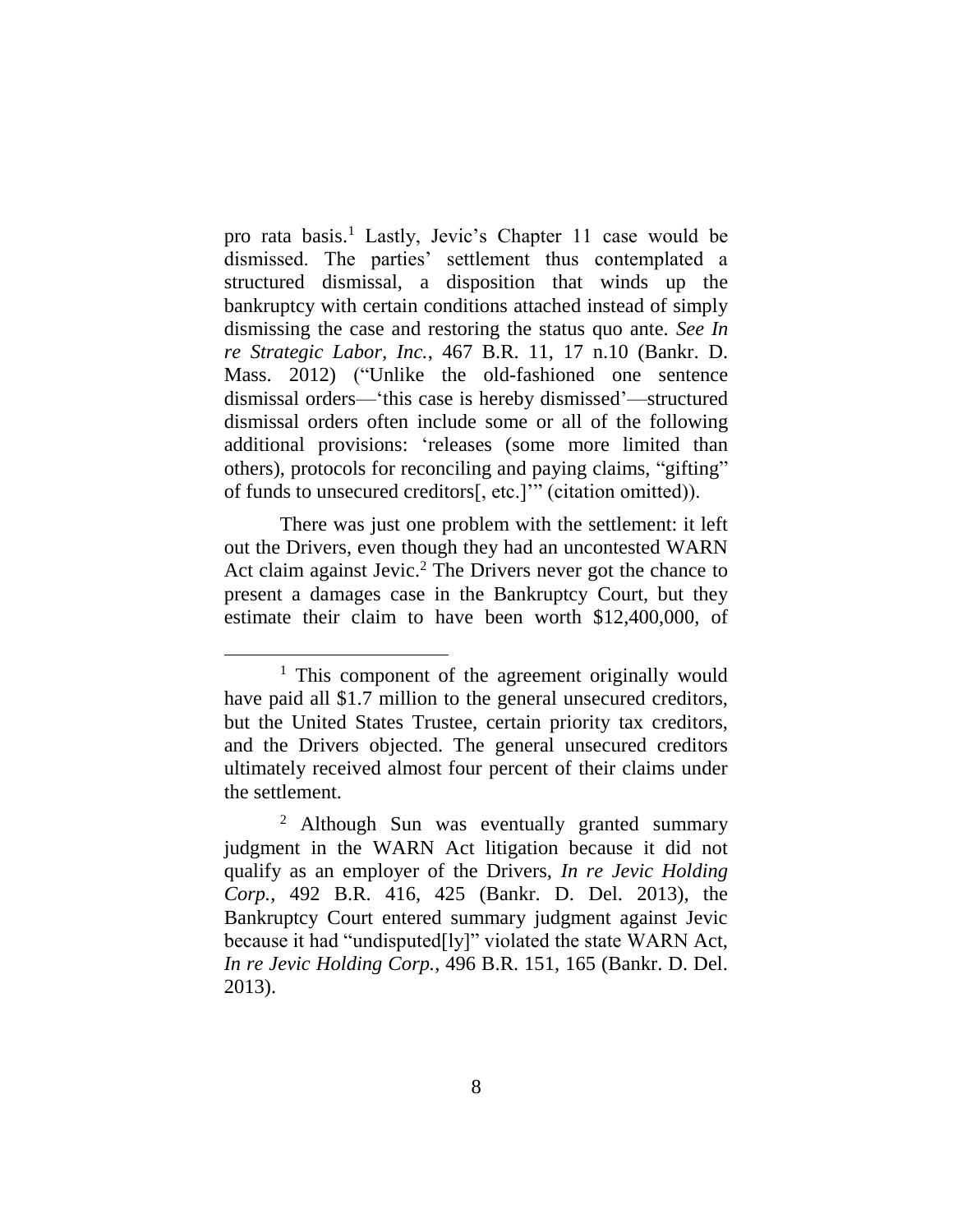which \$8,300,000 was a priority wage claim under 11 U.S.C. § 507(a)(4). *See* Drivers' Br. 6 & n.3; *In re Powermate Holding Corp.*, 394 B.R. 765, 773 (Bankr. D. Del. 2008) ("Courts have consistently held that WARN Act damages are within 'the nature of wages' for which  $\S 507(a)(4)$ provides."). The record is not explicit as to why the settlement did not provide for any payment to the Drivers even though they held claims of higher priority than the tax and trade creditors' claims.<sup>3</sup> It seems that the Drivers and the other parties were unable to agree on a settlement of the WARN Act claim, and Sun was unwilling to pay the Drivers as long as the WARN Act lawsuit continued because Sun was a defendant in those proceedings and did not want to fund litigation against itself.<sup>4</sup> The settling parties also accept the

 $\overline{a}$ 

<sup>4</sup> Sun's counsel acknowledged as much in the Bankruptcy Court, stating:

> [I]t doesn't take testimony for Your Honor . . . to figure out, Sun probably does care where the money goes because you can take judicial notice that there's a pending WARN action against Sun by the WARN plaintiffs. And if the money goes to the WARN plaintiffs, then you're funding somebody who is suing you who

<sup>3</sup> For example, Jevic's chief restructuring officer opaquely testified in the Bankruptcy Court: "There was no decision not to pay the WARN claimants. There was a decision to settle certain proceedings amongst parties. The WARN claimants were part of that group of people that decided to create a settlement. So there was no decision not to pay the WARN claimants." App. 1258.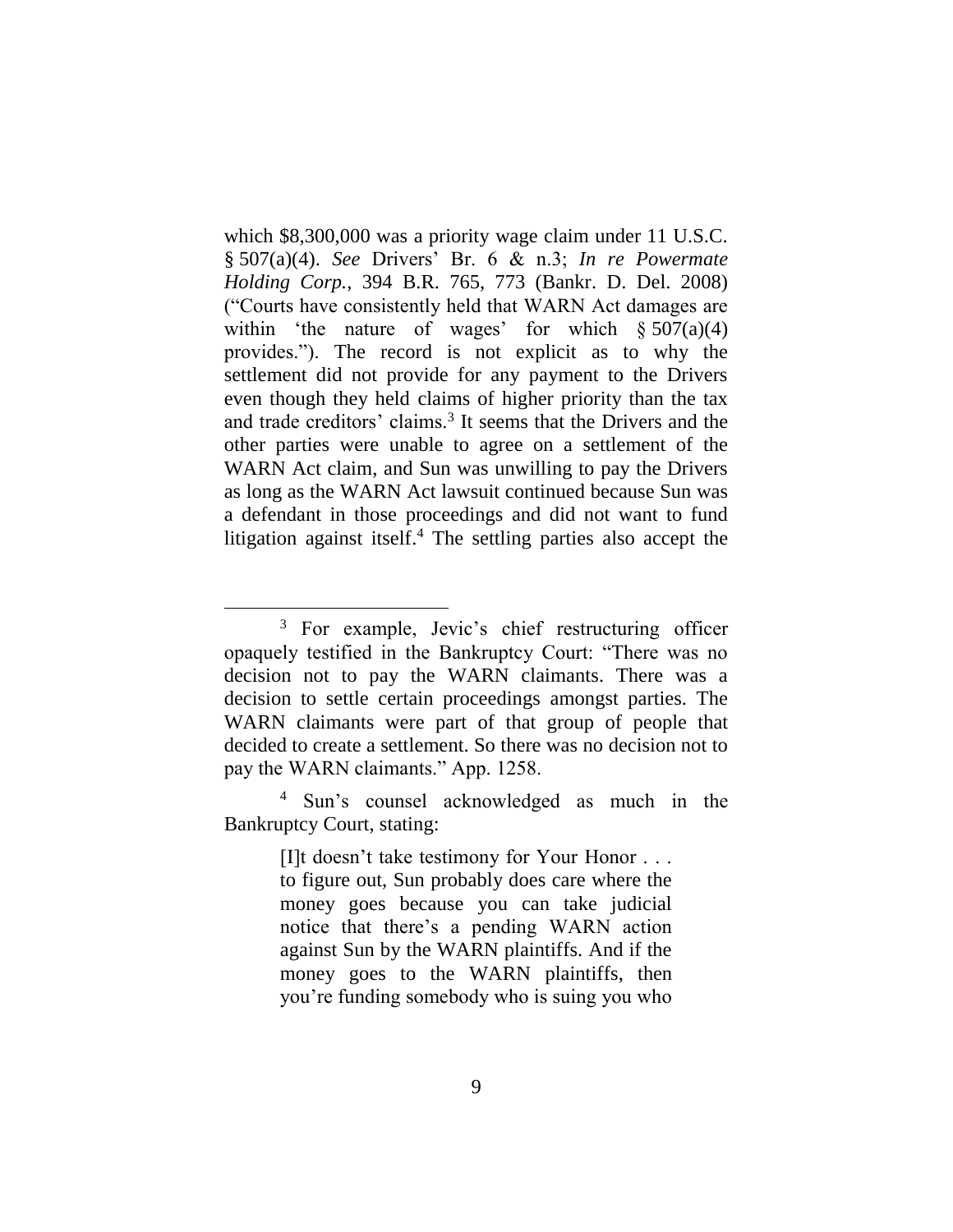Drivers' contention that it was "the paramount interest of the Committee to negotiate a deal under which the [Drivers] were excluded" because a settlement that paid the Drivers' priority claim would have left the Committee's constituents with nothing. Appellees' Br. 26 (quoting Drivers' Br. 28).

B

The Drivers and the United States Trustee objected to the proposed settlement and dismissal mainly because it distributed property of the estate to creditors of lower priority than the Drivers under § 507 of the Bankruptcy Code. The Trustee also objected on the ground that the Code does not permit structured dismissals, while the Drivers further argued that the Committee breached its fiduciary duty to the estate by "agreeing to a settlement that, effectively, freezes out the [Drivers]." App. 30–31 (Bankr. Op. 8–9). The Bankruptcy Court rejected these objections in an oral opinion approving the proposed settlement and dismissal.

The Bankruptcy Court began by recognizing the absence of any "provision in the code for distribution and dismissal contemplated by the settlement motion," but it noted that similar relief has been granted by other courts. App. 31 (Bankr. Op. 9). Summarizing its assessment, the

otherwise doesn't have funds and is doing it on a contingent fee basis.

App. 1363; *accord* Appellees' Br. 26. This is the only reason that appears in the record for why the settlement did not provide for either direct payment to the Drivers or the assignment of Sun's lien on Jevic's remaining cash to the estate rather than to a liquidating trust earmarked for everybody but the Drivers.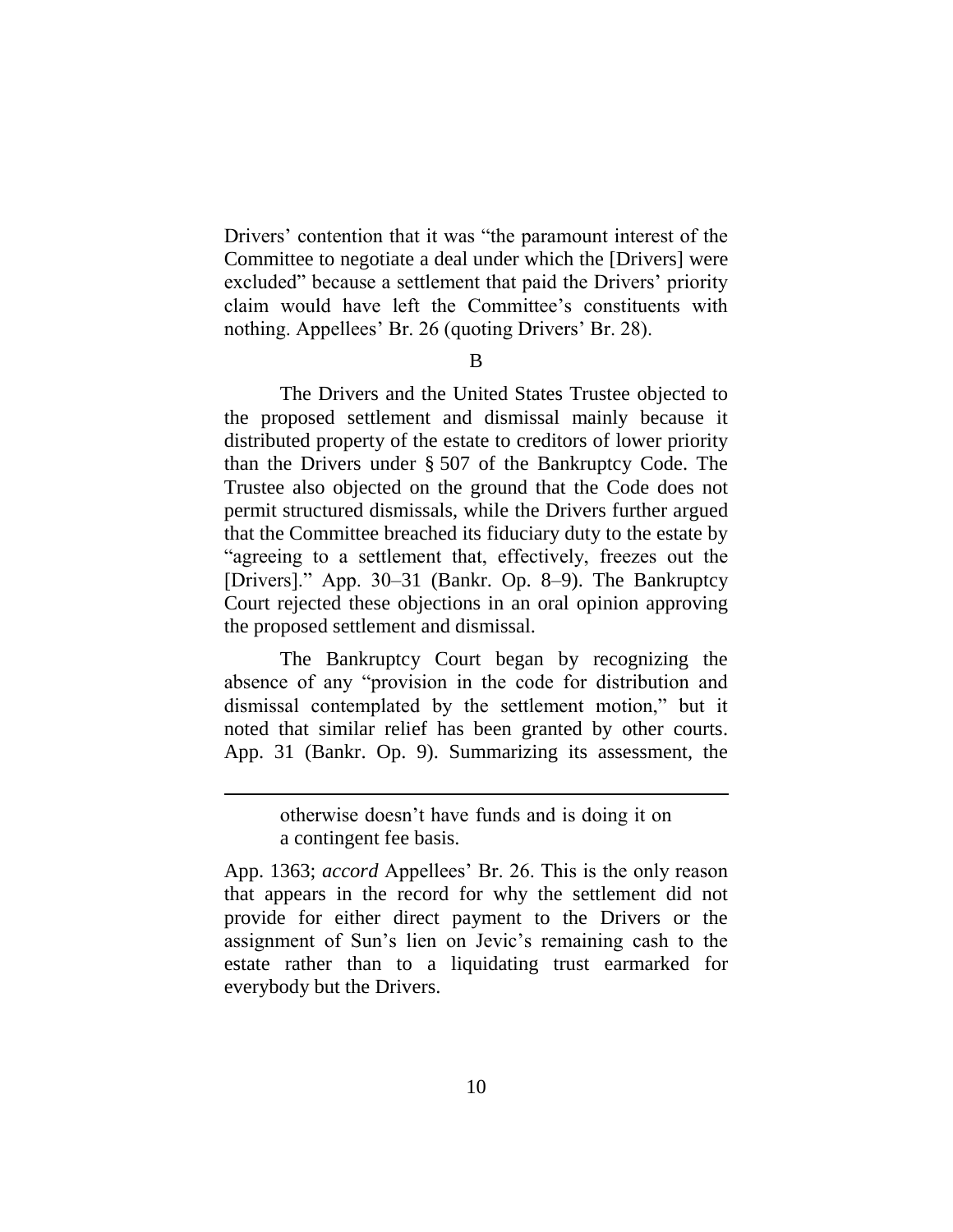Court found that "the dire circumstances that are present in this case warrant the relief requested here by the Debtor, the Committee and the secured lenders." *Id.* The Court went on to make findings establishing those dire circumstances. It found that there was "no realistic prospect" of a meaningful distribution to anyone but the secured creditors unless the settlement were approved because the traditional routes out of Chapter 11 bankruptcy were impracticable. App. 32 (Bankr. Op. 10). First, there was "no prospect" of a confirmable Chapter 11 plan of reorganization or liquidation being filed. *Id.* Second, conversion to liquidation under Chapter 7 of the Bankruptcy Code would have been unavailing for any party because a Chapter 7 trustee would not have had sufficient funds "to operate, investigate or litigate" (since all the cash left in the estate was encumbered) and the secured creditors had "stated unequivocally and credibly that they would not do this deal in a Chapter 7." *Id.*

The Bankruptcy Court then rejected the objectors' argument that the settlement could not be approved because it distributed estate assets in violation of the Code's "absolute priority rule." After noting that Chapter 11 plans must comply with the Code's priority scheme, the Court held that settlements need not do so. The Court also disagreed with the Drivers' fiduciary duty argument, dismissing the notion that the Committee's fiduciary duty to the estate gave each creditor veto power over any proposed settlement. The Drivers were never barred from participating in the settlement negotiations, the Court observed, and their omission from the settlement distribution would not prejudice them because their claims against the Jevic estate were "effectively worthless" since the estate lacked any unencumbered funds. App. 36 (Bankr. Op. 14).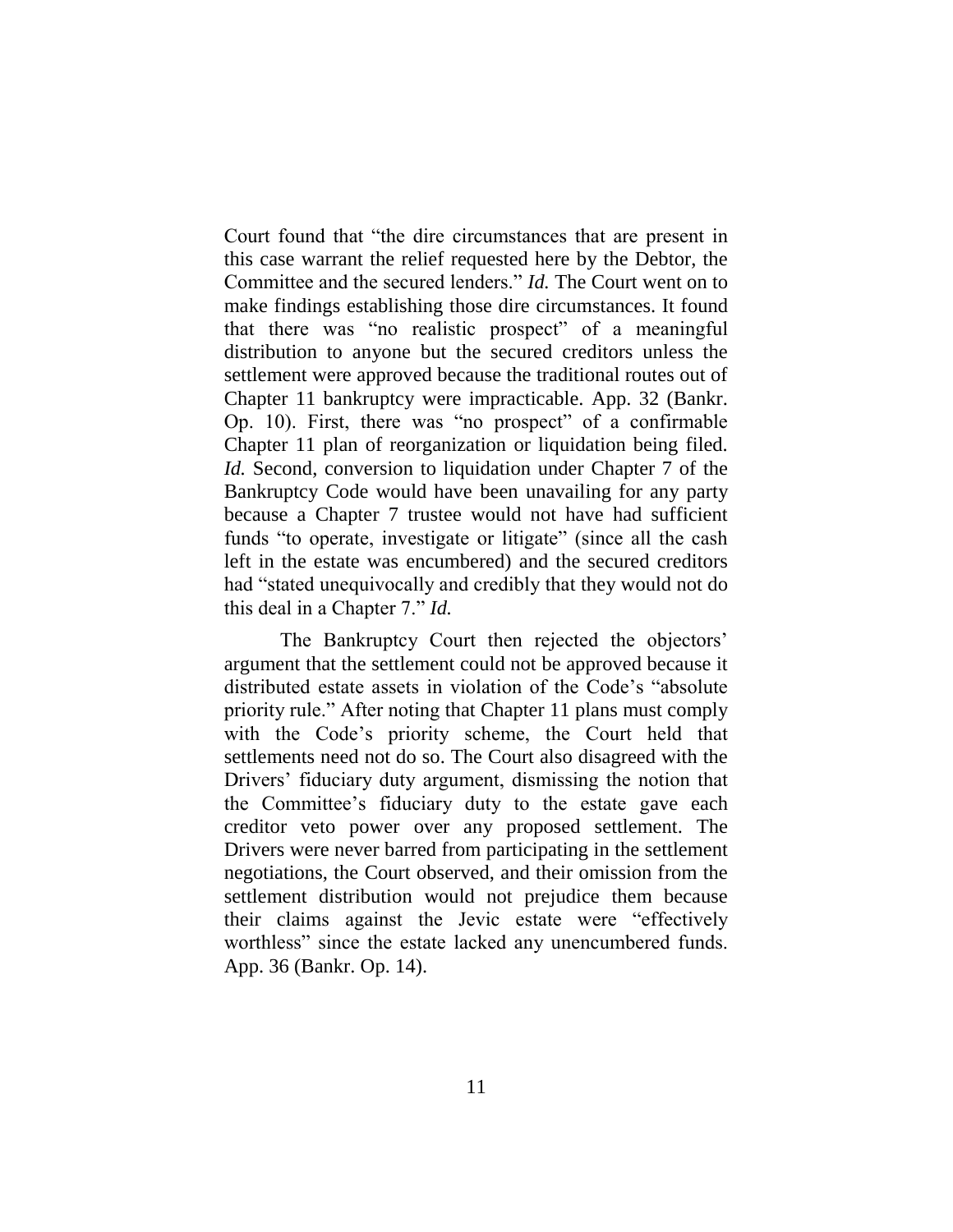Finally, the Bankruptcy Court applied the multifactor test of *In re Martin*, 91 F.3d 389 (3d Cir. 1996), for evaluating settlements under Federal Rule of Bankruptcy Procedure 9019. It found that the Committee's likelihood of success in the fraudulent conveyance action was "uncertain at best," given the legal hurdles to recovery, the substantial resources of CIT and Sun, and the scarcity of funds in the estate to finance further litigation. App. 34–35 (Bankr. Op. 12–13). The Court highlighted the complexity of the litigation and expressed its skepticism that new counsel or a Chapter 7 trustee could be retained to continue the fraudulent conveyance suit on a contingent fee basis. App. 35–36 (Bankr. Op. 13–14) ("[O]n these facts I think any lawyer or firm that signed up for that role should have his head examined."). Faced with, in its view, either "a meaningful return or zero," the Court decided that "[t]he paramount interest of the creditors mandates approval of the settlement" and nothing in the Bankruptcy Code dictated otherwise. App. 36 (Bankr. Op. 14). The Bankruptcy Court therefore approved the settlement and dismissed Jevic's Chapter 11 case.

 $\mathcal{C}$ 

The Drivers appealed to the United States District Court for the District of Delaware and filed a motion in the Bankruptcy Court to stay its order pending appeal. The Bankruptcy Court denied the stay request, and the Drivers did not renew their request for a stay before the District Court. The parties began implementing the settlement months later, distributing over one thousand checks to priority tax creditors and general unsecured creditors.

The District Court subsequently affirmed the Bankruptcy Court's approval of the settlement and dismissal of the case. The Court began by noting that the Drivers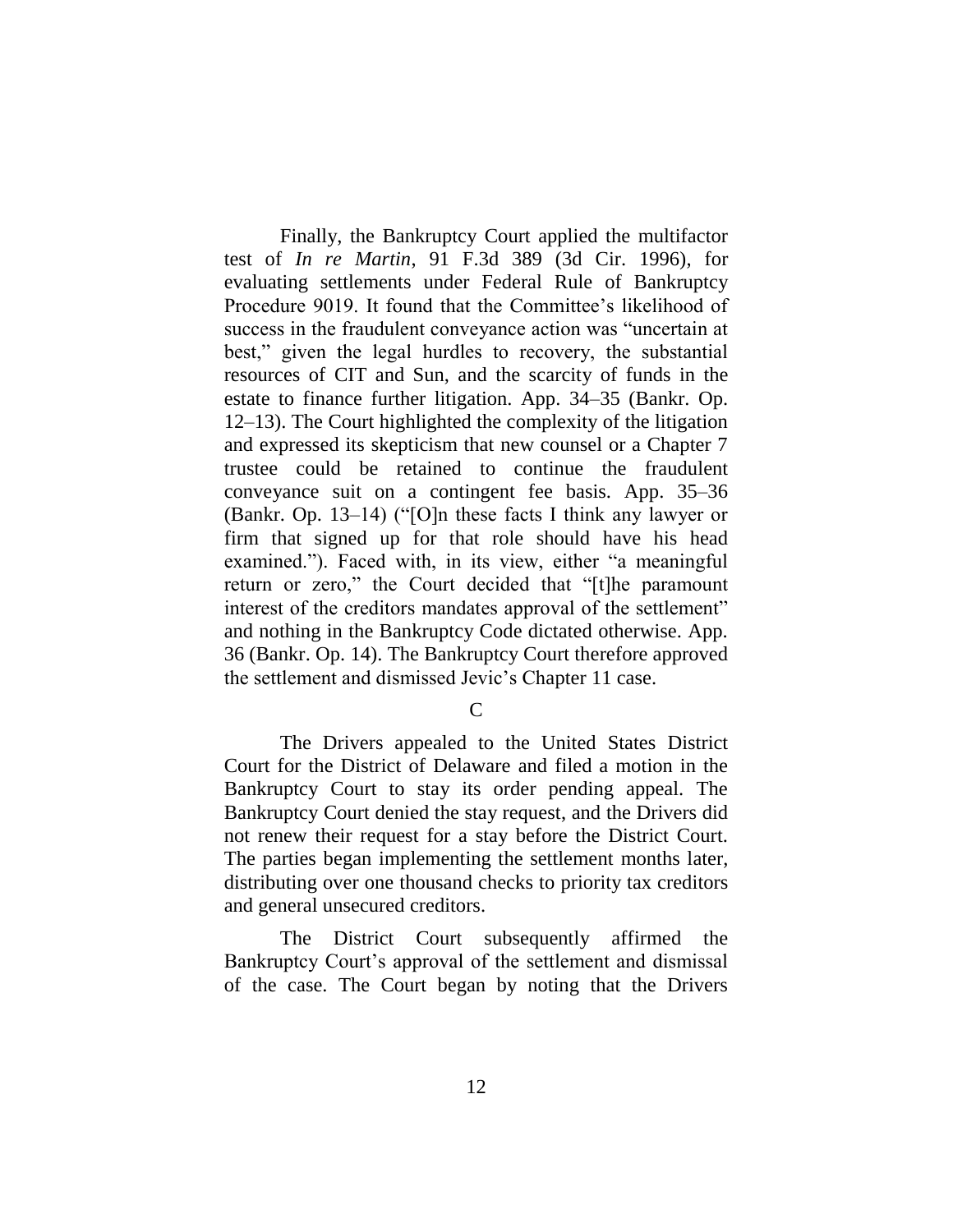"largely do not contest the bankruptcy court's factual findings." *Jevic Holding Corp.*, 2014 WL 268613, at \*2 (D. Del. Jan. 24, 2014). In analyzing those factual findings, the District Court held, the Bankruptcy Court had correctly applied the *Martin* factors and determined that the proposed settlement was "fair and equitable." *Id.* at \*2–3. The Court also rejected the Drivers' fiduciary duty and absolute priority rule arguments for the same reasons explained by the bankruptcy judge. *Id.* at \*3. And even if the Bankruptcy Court had erred by approving the settlement and dismissing the case, the District Court held in the alternative that the appeal was equitably moot because the settlement had been "substantially consummated as all the funds have been distributed." *Id.* at \*4. The Drivers filed this timely appeal, with the United States Trustee supporting them as amicus curiae.

II

The Bankruptcy Court had jurisdiction under 28 U.S.C. § 157(b), and the District Court had jurisdiction under 28 U.S.C. §§ 158(a) and 1334. We have jurisdiction under 28 U.S.C. §§ 158(d) and 1291.

"Because the District Court sat below as an appellate court, this Court conducts the same review of the Bankruptcy Court's order as did the District Court." *In re Telegroup, Inc.*, 281 F.3d 133, 136 (3d Cir. 2002). We review questions of law de novo, findings of fact for clear error, and exercises of discretion for abuse thereof. *In re Goody's Family Clothing Inc.*, 610 F.3d 812, 816 (3d Cir. 2010).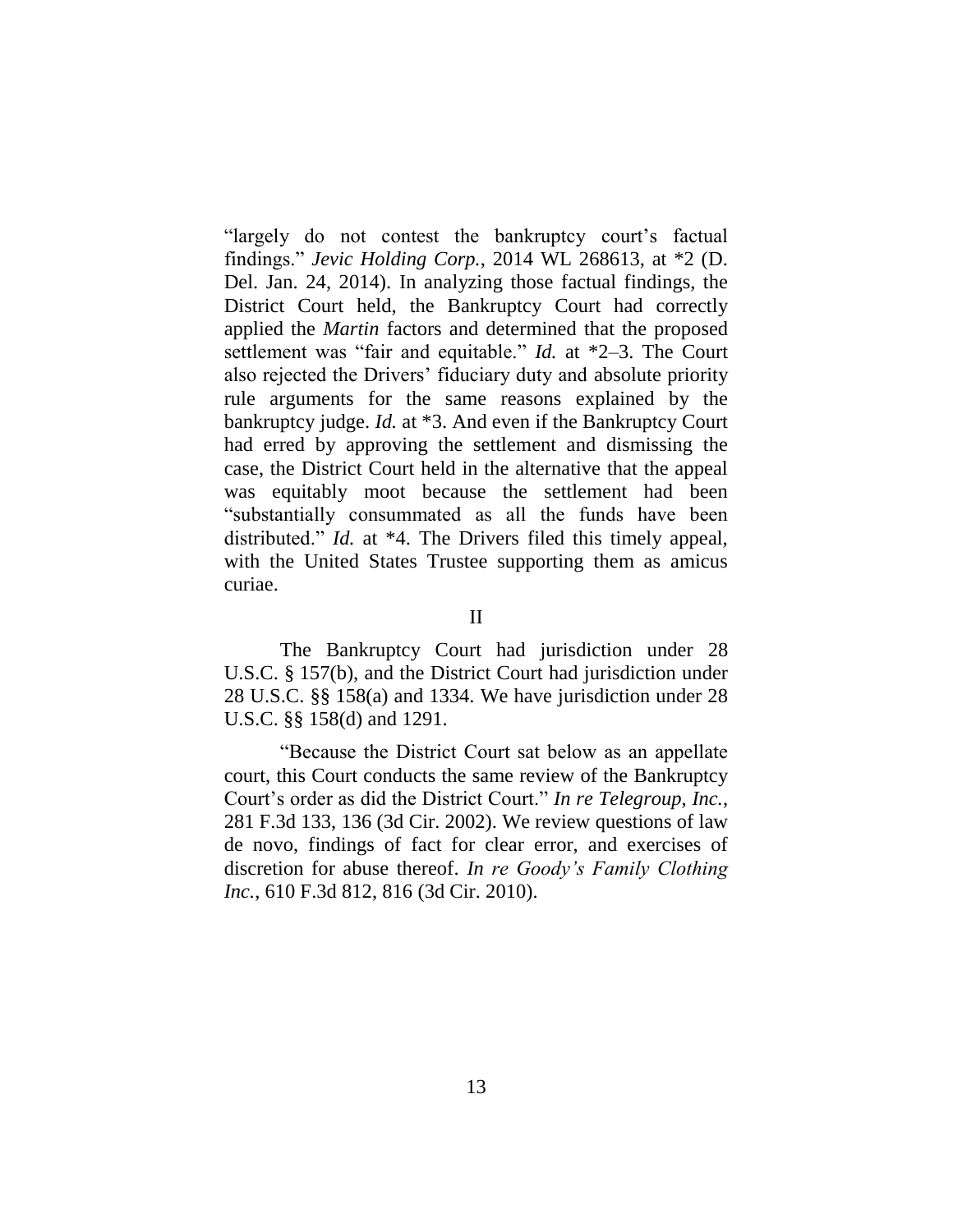III

To the extent that the Bankruptcy Court had discretion to approve the structured dismissal at issue, the Drivers tacitly concede that the Court did not abuse that discretion in approving a settlement of the Committee's action against CIT and Sun and dismissing Jevic's Chapter 11 case.

First, Federal Rule of Bankruptcy Procedure 9019 expressly authorizes settlements as long as they are "fair and equitable." *Protective Comm. for Indep. Stockholders of TMT Trailer Ferry, Inc. v. Anderson* (*TMT Trailer Ferry*), 390 U.S. 414, 424 (1968). In *Martin*, we gleaned from *TMT Trailer Ferry* four factors to guide bankruptcy courts in this regard: "(1) the probability of success in litigation; (2) the likely difficulties in collection; (3) the complexity of the litigation involved, and the expense, inconvenience and delay necessarily attending it; and (4) the paramount interest of the creditors." 91 F.3d at 393. None of the objectors contends that the Bankruptcy Court erred in concluding that the balance of these factors favors settlement, and we agree. Although the Committee's fraudulent conveyance suit survived a motion to dismiss, it was far from compelling, especially in view of CIT's and Sun's substantial resources and the Committee's lack thereof. App. 35 (Bankr. Op. 13); *see* App. 1273 (summarizing expert testimony CIT planned to offer that Jevic's failure was caused by systemic economic and industrial problems, not the leveraged buyout); *In re World Health Alts., Inc.*, 344 B.R. 291, 302 (Bankr. D. Del. 2006) ("[S]uccessful challenges to a pre-petition first lien creditor's position are unusual, if not rare."). The litigation promised to be complex and lengthy, whereas the settlement offered most of Jevic's creditors actual distributions.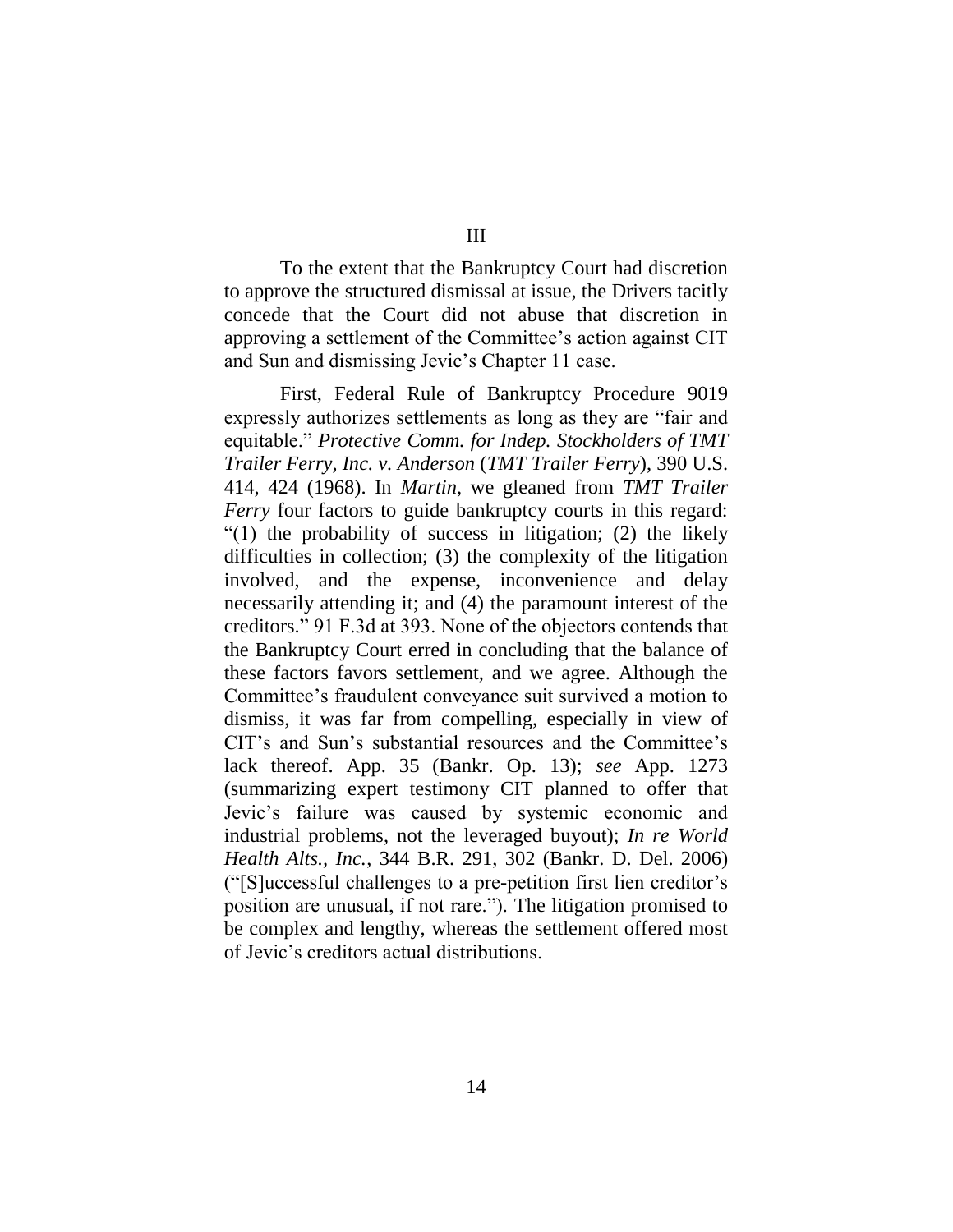Nor do the Drivers dispute that the Bankruptcy Court generally followed the law with respect to dismissal. A bankruptcy court may dismiss a Chapter 11 case "for cause," and one form of cause contemplated by the Bankruptcy Code is "substantial or continuing loss to or diminution of the estate and the absence of a reasonable likelihood of rehabilitation[.]" 11 U.S.C.  $\S$  1112(b)(1), (b)(4)(A). By the time the settling parties requested dismissal, the estate was almost entirely depleted and there was no chance of a plan of reorganization being confirmed. But for \$1.7 million in encumbered cash and the fraudulent conveyance action, Jevic had nothing.

Instead of challenging the Bankruptcy Court's discretionary judgments as to the propriety of a settlement and dismissal, the Drivers and the United States Trustee argue that the Bankruptcy Court did not have the discretion it purported to exercise. Specifically, they claim bankruptcy courts have no legal authority to approve structured dismissals, at least to the extent they deviate from the priority system of the Bankruptcy Code in distributing estate assets. We disagree and hold that bankruptcy courts may, in rare instances like this one, approve structured dismissals that do not strictly adhere to the Bankruptcy Code's priority scheme.

A

We begin by considering whether structured dismissals are ever permissible under the Bankruptcy Code. The Drivers submit that "Chapter 11 provides debtors only three exits from bankruptcy": confirmation of a plan of reorganization, conversion to Chapter 7 liquidation, or plain dismissal with no strings attached. Drivers' Br. 18. They argue that there is no statutory authority for structured dismissals and that "[t]he Bankruptcy Court admitted as much." *Id.* at 44. They cite a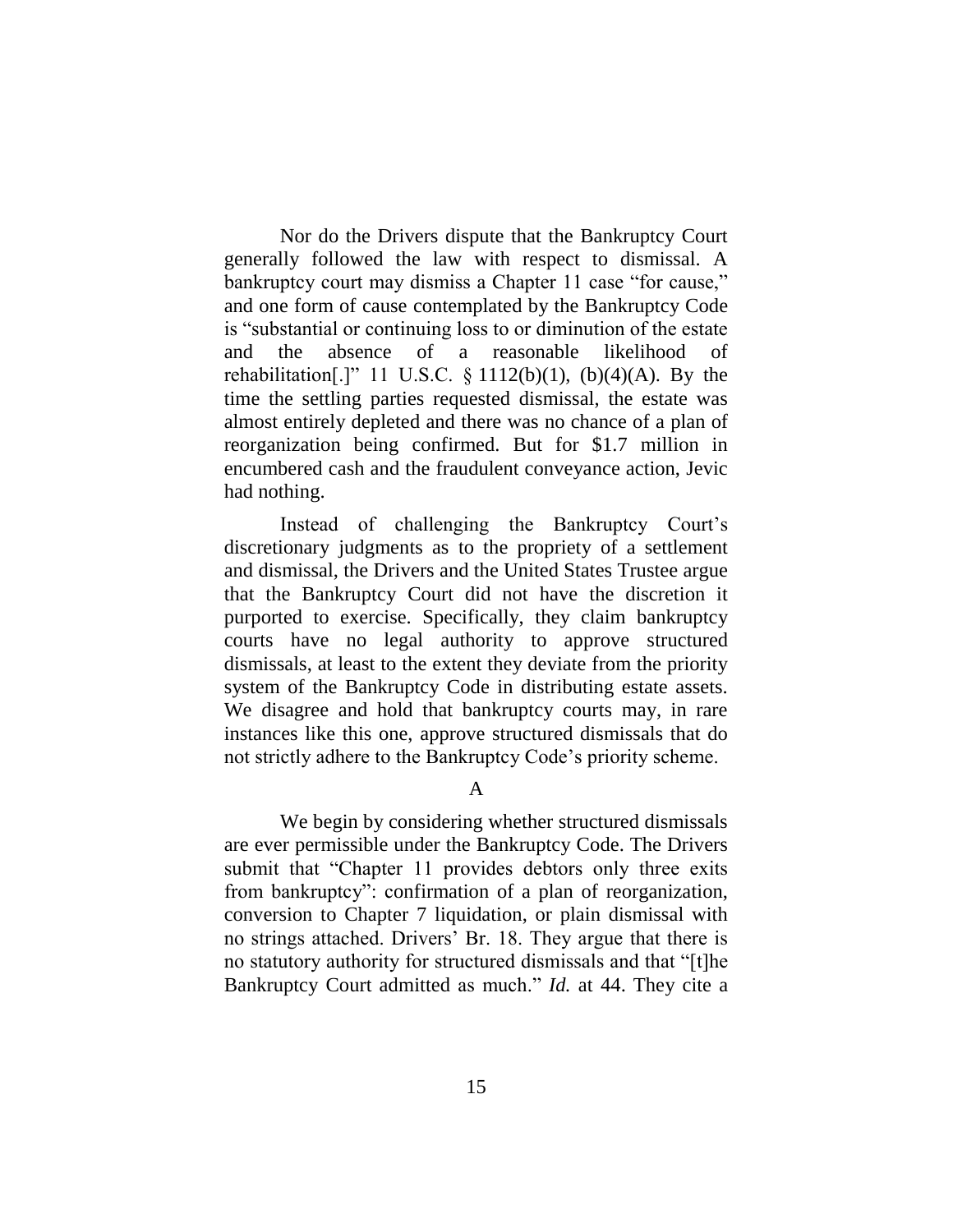provision of the Code and accompanying legislative history indicating that Congress understood the ordinary effect of dismissal to be reversion to the status quo ante. *Id.* at 45 (citing 11 U.S.C. § 349(b)(3); H.R. Rep. No. 595, 95th Cong., 1st Sess. 338 (1977)).

The Drivers are correct that, as the Bankruptcy Court acknowledged, the Code does not expressly authorize structured dismissals. *See* App. 31 (Bankr. Op. 9). And as structured dismissals have occurred with increased frequency,<sup>5</sup> even commentators who seem to favor this trend have expressed uncertainty about whether the Code permits them.<sup>6</sup> As we understand them, however, structured dismissals are simply dismissals that are preceded by other orders of the bankruptcy court (*e.g.*, orders approving

<sup>5</sup> *See* Norman L. Pernick & G. David Dean, *Structured Chapter 11 Dismissals: A Viable and Growing Alternative After Asset Sales*, Am. Bankr. Inst. J., June 2010, at 1; *see, e.g.*, *In re Kainos Partners Holding Co.*, 2012 WL 6028927 (D. Del. Nov. 30, 2012); *World Health Alts.*, 344 B.R. at 293– 95. *But cf. In re Biolitec, Inc.*, 2014 WL 7205395 (Bankr. D.N.J. Dec. 16, 2014) (rejecting a proposed structured dismissal as invalid under the Code).

<sup>6</sup> *See, e.g.*, Brent Weisenberg, *Expediting Chapter 11 Liquidating Debtor's Distribution to Creditors*, Am. Bankr. Inst. J., April 2012, at 36 ("[T]he time is ripe to make crystal clear that these procedures are in fact authorized by the Code."). *But cf.* Nan Roberts Eitel et al., *Structured Dismissals, or Cases Dismissed Outside of Code's Structure?*, Am. Bankr. Inst. J., March 2011, at 20 (article by United States Trustee staff arguing that structured dismissals are improper under the Code).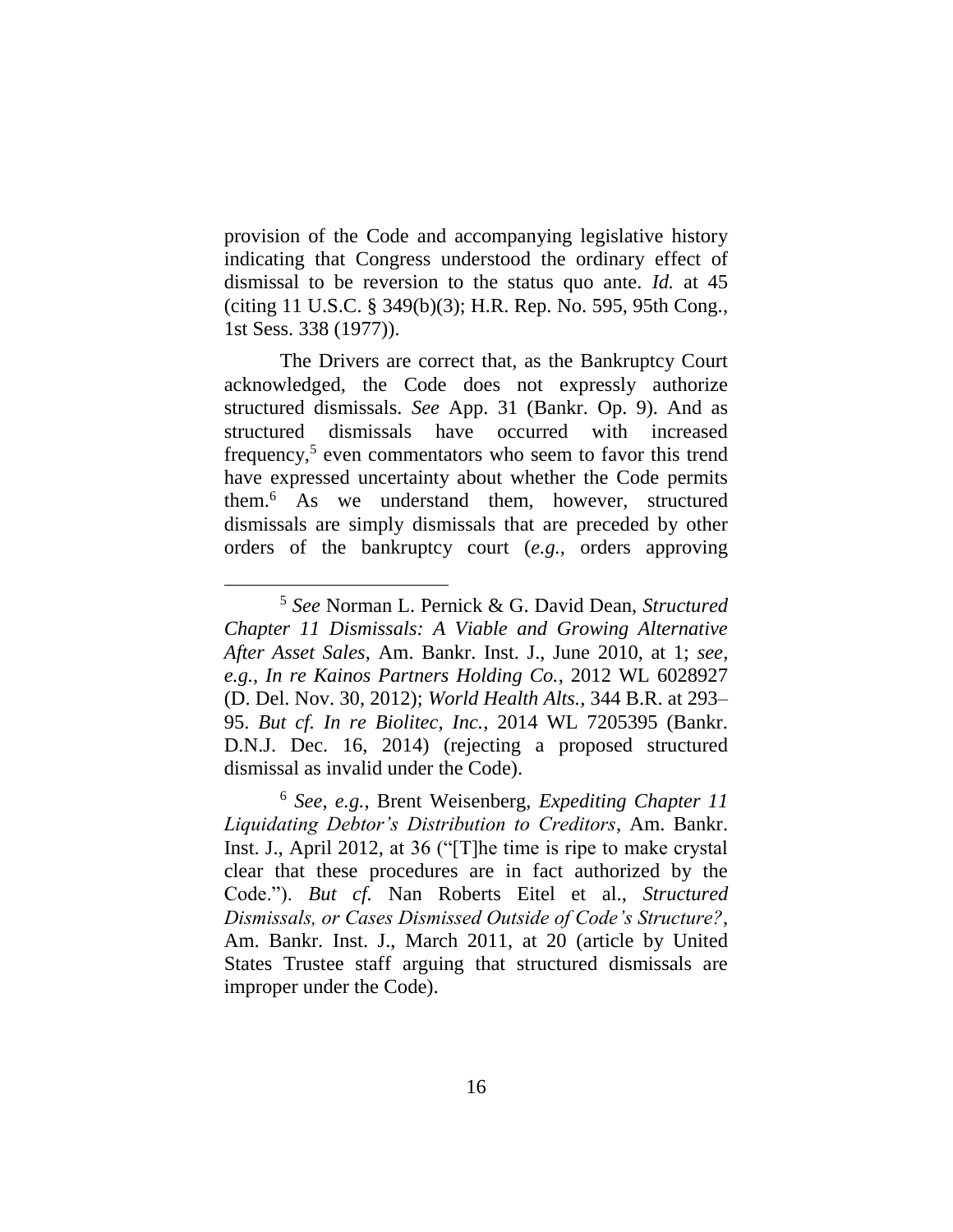settlements, granting releases, and so forth) that remain in effect after dismissal. And though § 349 of the Code contemplates that dismissal will typically reinstate the prepetition state of affairs by revesting property in the debtor and vacating orders and judgments of the bankruptcy court, it also explicitly authorizes the bankruptcy court to alter the effect of dismissal "for cause"—in other words, the Code does not strictly require dismissal of a Chapter 11 case to be a hard reset. 11 U.S.C. § 349(b); H.R. Rep. No. 595 at 338 ("The court is permitted to order a different result for cause."); *see also Matter of Sadler*, 935 F.2d 918, 921 (7th Cir. 1991) ("'Cause' under § 349(b) means an acceptable reason.").

Quoting Justice Scalia's oft-repeated quip "Congress . . . does not, one might say, hide elephants in mouseholes," *Whitman v. Am. Trucking Ass'ns*, 531 U.S. 457, 468 (2001), the Drivers forcefully argue that Congress would have spoken more clearly if it had intended to leave open an end run around the procedures that govern plan confirmation and conversion to Chapter 7, Drivers' Br. 22. According to the Drivers, the position of the District Court, the Bankruptcy Court, and Appellees overestimates the breadth of bankruptcy courts' settlement-approval power under Rule 9019, "render[ing] plan confirmation superfluous" and paving the way for illegitimate *sub rosa* plans engineered by creditors with overwhelming bargaining power. *Id.*; *see also id.* at 24– 25. Neither "dire circumstances" nor the bankruptcy courts' general power to carry out the provisions of the Code under 11 U.S.C. § 105(a), the Drivers say, authorizes a court to evade the Code's requirements. *Id.* at 32–35, 40–41.

But even if we accept all that as true, the Drivers have proved only that the Code forbids structured dismissals when they are used to circumvent the plan confirmation process or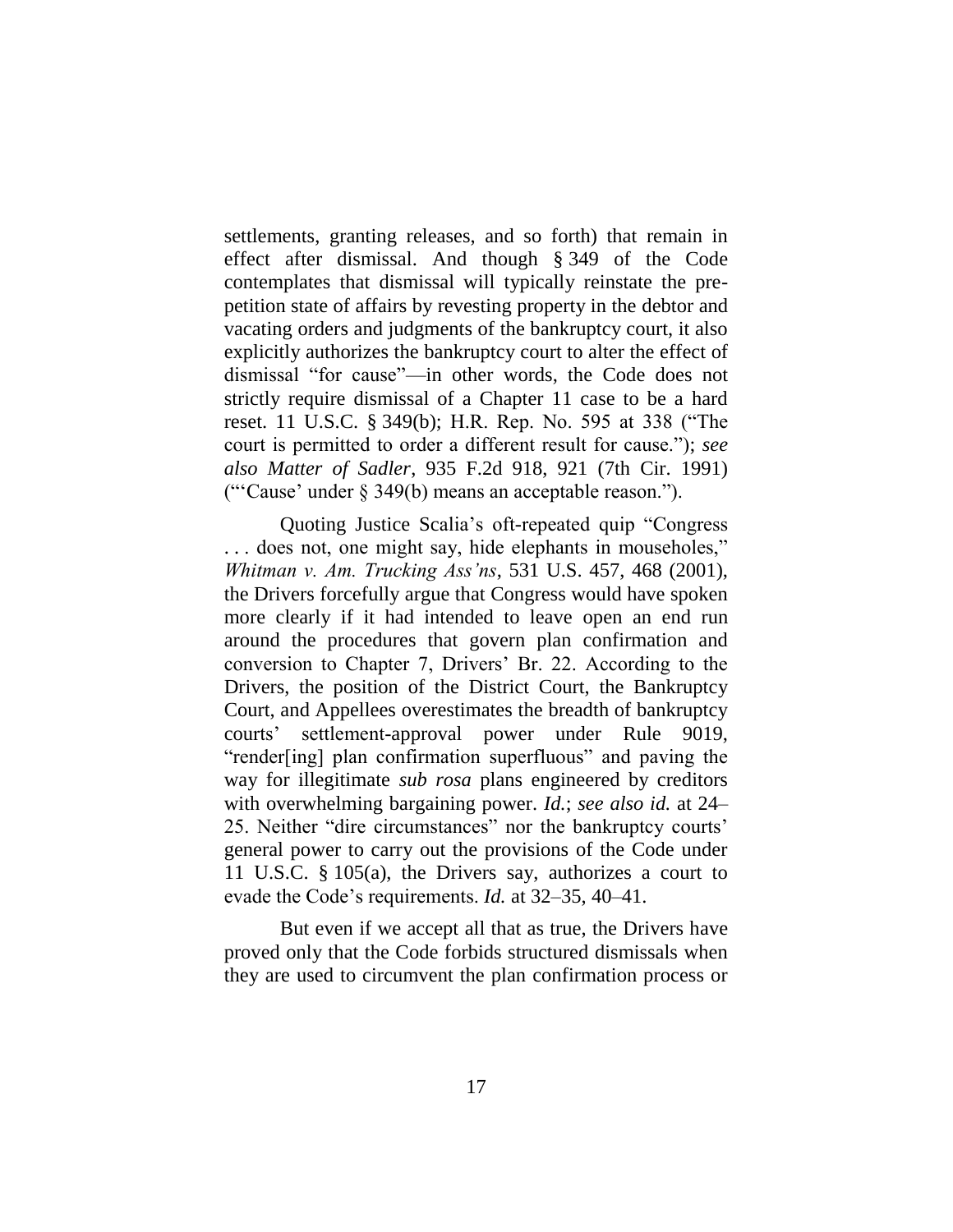conversion to Chapter 7. Here, the Drivers mount no real challenge to the Bankruptcy Court's findings that there was no prospect of a confirmable plan in this case and that conversion to Chapter 7 was a bridge to nowhere. So this appeal does not require us to decide whether structured dismissals are permissible when a confirmable plan is in the offing or conversion to Chapter 7 might be worthwhile. For present purposes, it suffices to say that absent a showing that a structured dismissal has been contrived to evade the procedural protections and safeguards of the plan confirmation or conversion processes, a bankruptcy court has discretion to order such a disposition.

B

Having determined that bankruptcy courts have the power, in appropriate circumstances, to approve structured dismissals, we now consider whether settlements in that context may ever skip a class of objecting creditors in favor of more junior creditors. *See In re Buffet Partners, L.P.*, 2014 WL 3735804, at \*4 (Bankr. N.D. Tex. July 28, 2014) (approving a structured dismissal while "emphasiz[ing] that not one party with an economic stake in the case has objected to the dismissal in this manner"). The Drivers' primary argument in this regard is that even if structured dismissals are permissible, they cannot be approved if they distribute estate assets in derogation of the priority scheme of § 507 of the Code. They contend that  $\S$  507 applies to all distributions of estate property under Chapter 11, meaning the Bankruptcy Court was powerless to approve a settlement that skipped priority employee creditors in favor of tax and general unsecured creditors. Drivers' Br. 21, 35–36; *see* 11 U.S.C. § 103(a) ("[C]hapters 1, 3, and 5 of this title apply in a case under chapter 7, 11, 12, or 13[.]"); *Law v. Siegel*, 134 S. Ct.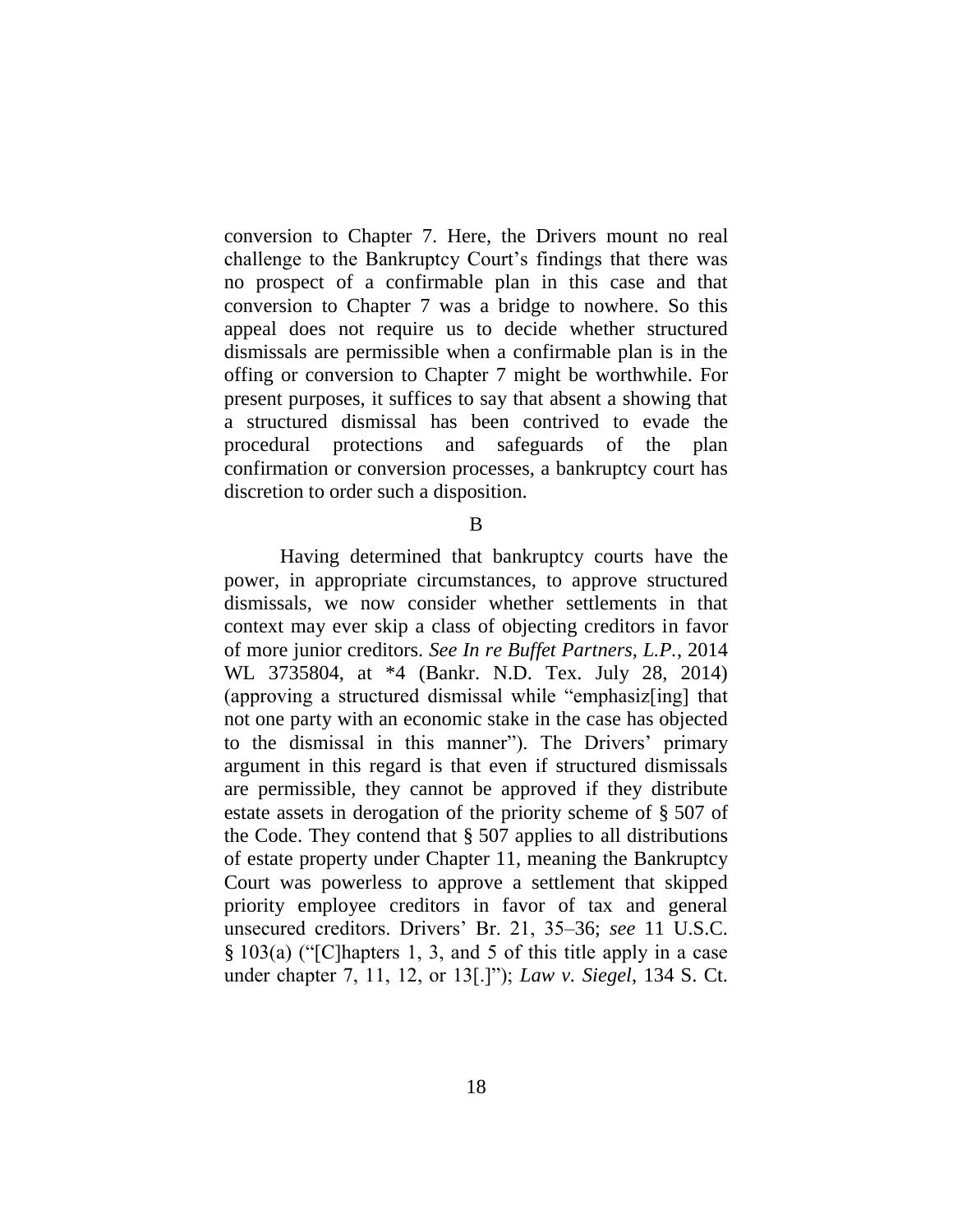1188, 1194 (2014) ("'[W]hatever equitable powers remain in the bankruptcy courts must and can only be exercised within the confines of' the Bankruptcy Code." (citation omitted)).

The Drivers' argument is not without force. Although we are skeptical that § 103(a) requires settlements in Chapter 11 cases to strictly comply with the  $\S 507$  priorities,<sup>7</sup> there is some tacit support in the caselaw for the Drivers' position. For example, in *TMT Trailer Ferry*, the Supreme Court held that the "requirement[] . . . that plans of reorganization be both 'fair and equitable,' appl[ies] to compromises just as to other aspects of reorganizations." 390 U.S. at 424. The Court also noted that "a bankruptcy court is not to approve or confirm a plan of reorganization unless it is found to be 'fair and equitable.' This standard incorporates the absolute priority doctrine under which creditors and stockholders may participate only in accordance with their respective priorities[.]" *Id.* at 441; *see also* 11 U.S.C. § 1129(b)(2)(B)(ii) (codifying the absolute priority rule by requiring that a plan of reorganization pay senior creditors before junior creditors in order to be "fair and equitable" and confirmable). This latter statement comports with a line of cases describing "fair

<sup>7</sup> There is nothing in the Code indicating that Congress legislated with settlements in mind—in fact, the bankruptcy courts' power to approve settlements comes from a Federal Rule of Bankruptcy Procedure promulgated by the Supreme Court, not Congress. *See* Rules Enabling Act, 28 U.S.C. § 2075. If § 103(a) meant that all distributions in Chapter 11 cases must comply with the priorities of § 507, there would have been no need for Congress to codify the absolute priority rule specifically in the plan confirmation context. *See* 11 U.S.C. § 1129(b)(2)(B)(ii).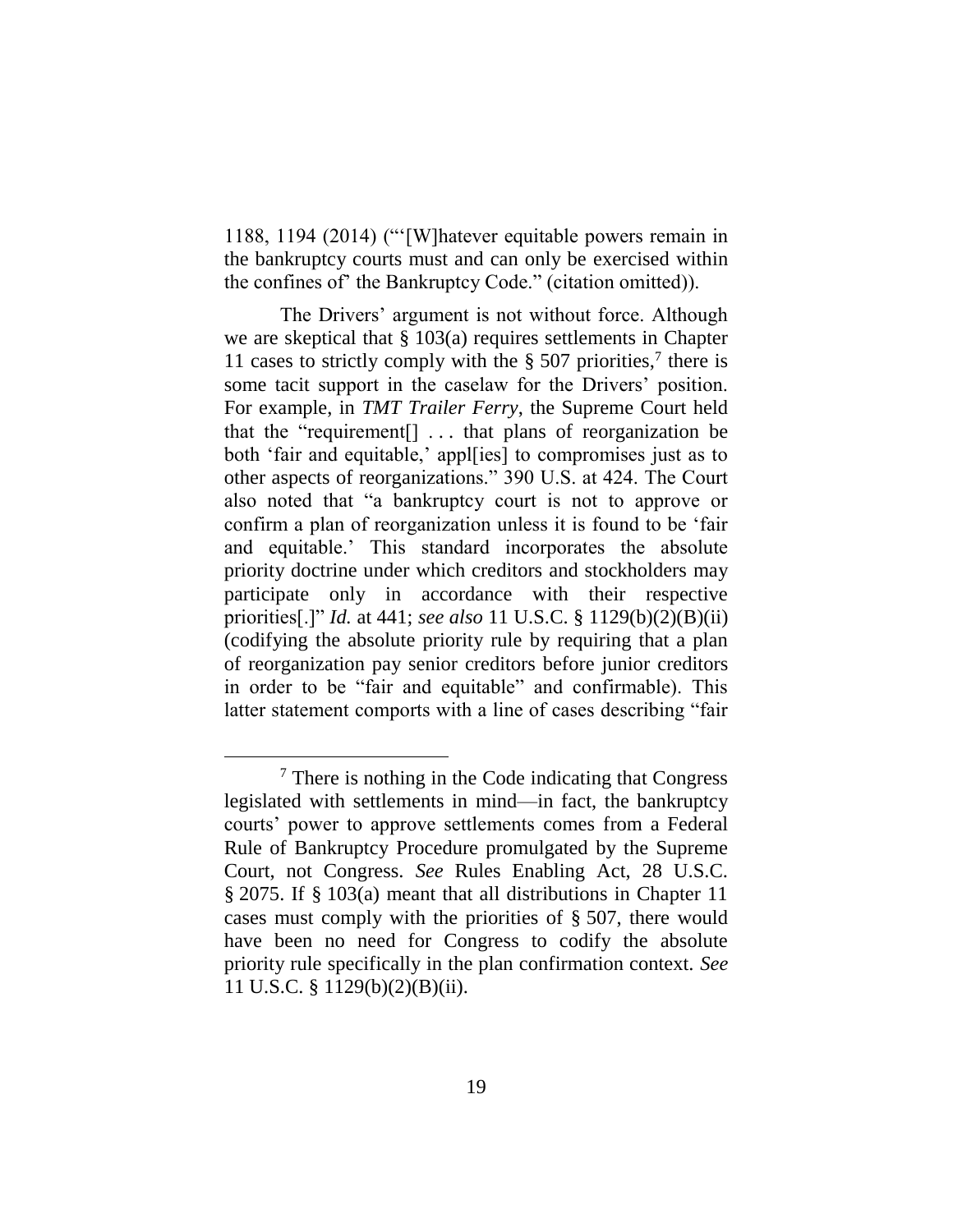and equitable" as "'words of art' which mean that senior interests are entitled to full priority over junior ones[.]" *SEC v. Am. Trailer Rentals Co.*, 379 U.S. 594, 611 (1965); *accord Otis & Co. v. SEC*, 323 U.S. 624, 634 (1945); *Case v. L.A. Lumber Prods. Co.*, 308 U.S. 106, 115–16 (1939).

Although these cases provide some support to the Drivers, they are not dispositive because each of them spoke in the context of plans of reorganization, not settlements. *See, e.g.*, *TMT Trailer Ferry*, 424 U.S. at 441; *Am. Trailer Rentals*, 379 U.S. at 611; *see also In re Armstrong World Indus., Inc.*, 432 F.3d 507 (3d Cir. 2005) (applying the absolute priority rule to deny confirmation of a proposed plan). When Congress codified the absolute priority rule discussed in the line of Supreme Court decisions cited above, it did so in the specific context of plan confirmation, *see* § 1129(b)(2)(B)(ii), and neither Congress nor the Supreme Court has ever said that the rule applies to settlements in bankruptcy. Indeed, the Drivers themselves admit that the absolute priority rule "plainly does not apply here," even as they insist that the legal principle embodied by the rule dictates a result in their favor. Drivers' Br. 37.

Two of our sister courts have grappled with whether the priority scheme of § 507 must be followed when settlement proceeds are distributed in Chapter 11 cases. In *Matter of AWECO, Inc.*, the Court of Appeals for the Fifth Circuit rejected a settlement of a lawsuit against a Chapter 11 debtor that would have transferred \$5.3 million in estate assets to an unsecured creditor despite the existence of outstanding senior claims. 725 F.2d 293, 295–96 (1984). The Court held that the "fair and equitable" standard applies to settlements, and "fair and equitable" means compliant with the priority system. *Id.* at 298.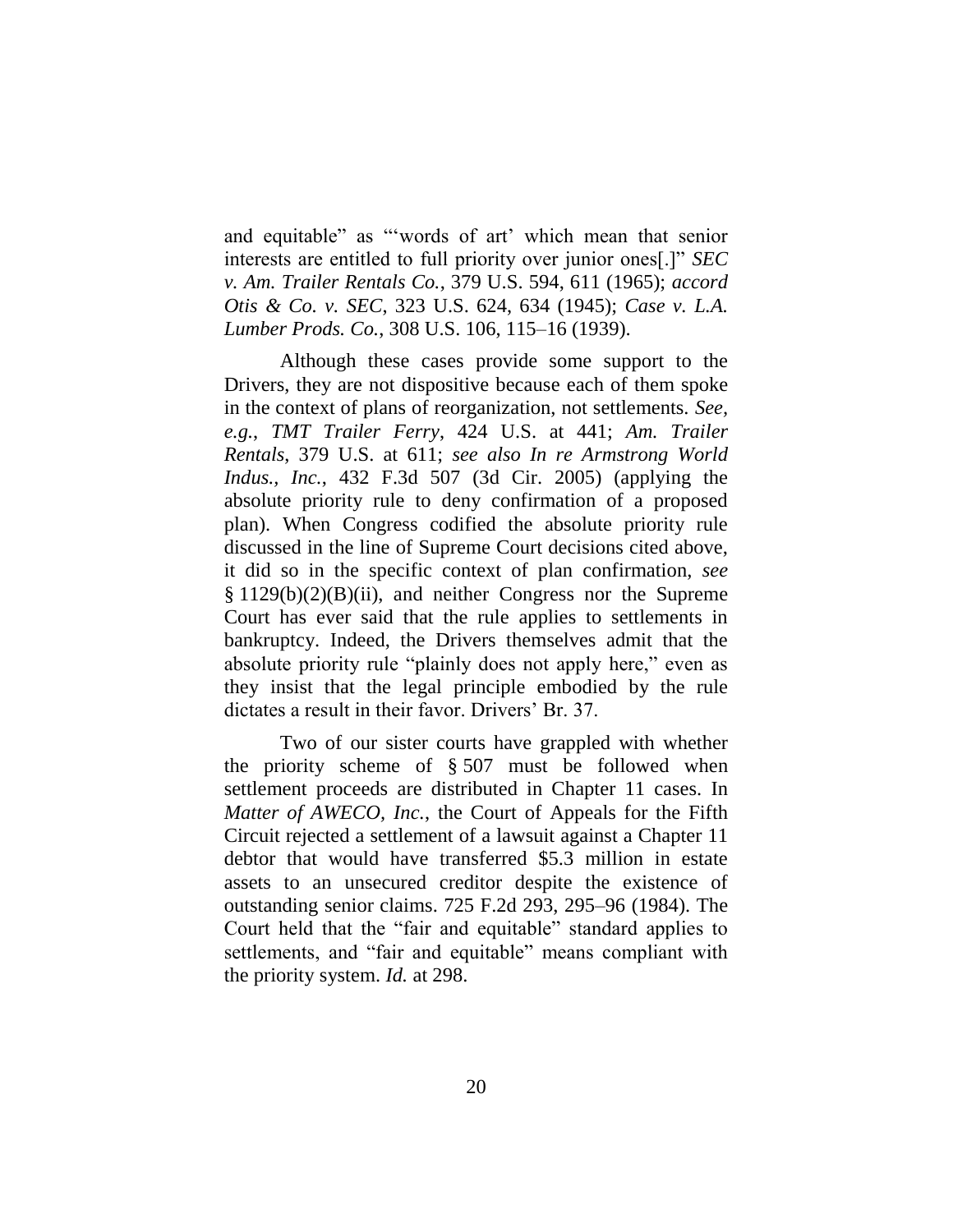Criticizing the Fifth Circuit's rule in *AWECO*, the Second Circuit adopted a more flexible approach in *In re Iridium Operating LLC*, 478 F.3d 452 (2007). There, the unsecured creditors' committee sought to settle a suit it had brought on the estate's behalf against a group of secured lenders; the proposed settlement split the estate's cash between the lenders and a litigation trust set up to fund a different debtor action against Motorola, a priority administrative creditor. *Id.* at 456, 459–60. Motorola objected to the settlement on the ground that the distribution violated the Code's priority system by skipping Motorola and distributing funds to lower-priority creditors. *Id.* at 456. Rejecting the approach taken by the Fifth Circuit in *AWECO* as "too rigid," the Second Circuit held that the absolute priority rule "is not necessarily implicated" when "a settlement is presented for court approval apart from a reorganization plan[.]" *Id.* at 463–64. The Court held that "whether a particular settlement's distribution scheme complies with the Code's priority scheme must be the most important factor for the bankruptcy court to consider when determining whether a settlement is 'fair and equitable' under Rule 9019," but a noncompliant settlement could be approved when "the remaining factors weigh heavily in favor of approving a settlement[.]" *Id.* at 464.

Applying its holding to the facts of the case, the Second Circuit noted that the settlement at issue deviated from the Code priorities in two respects: first, by skipping Motorola in distributing estate assets to the litigation fund created to finance the unsecured creditors committee's suit against Motorola; and second, by skipping Motorola again in providing that any money remaining in the fund after the litigation concluded would go straight to the unsecured creditors. 478 F.3d at 459, 465–66. The Court indicated that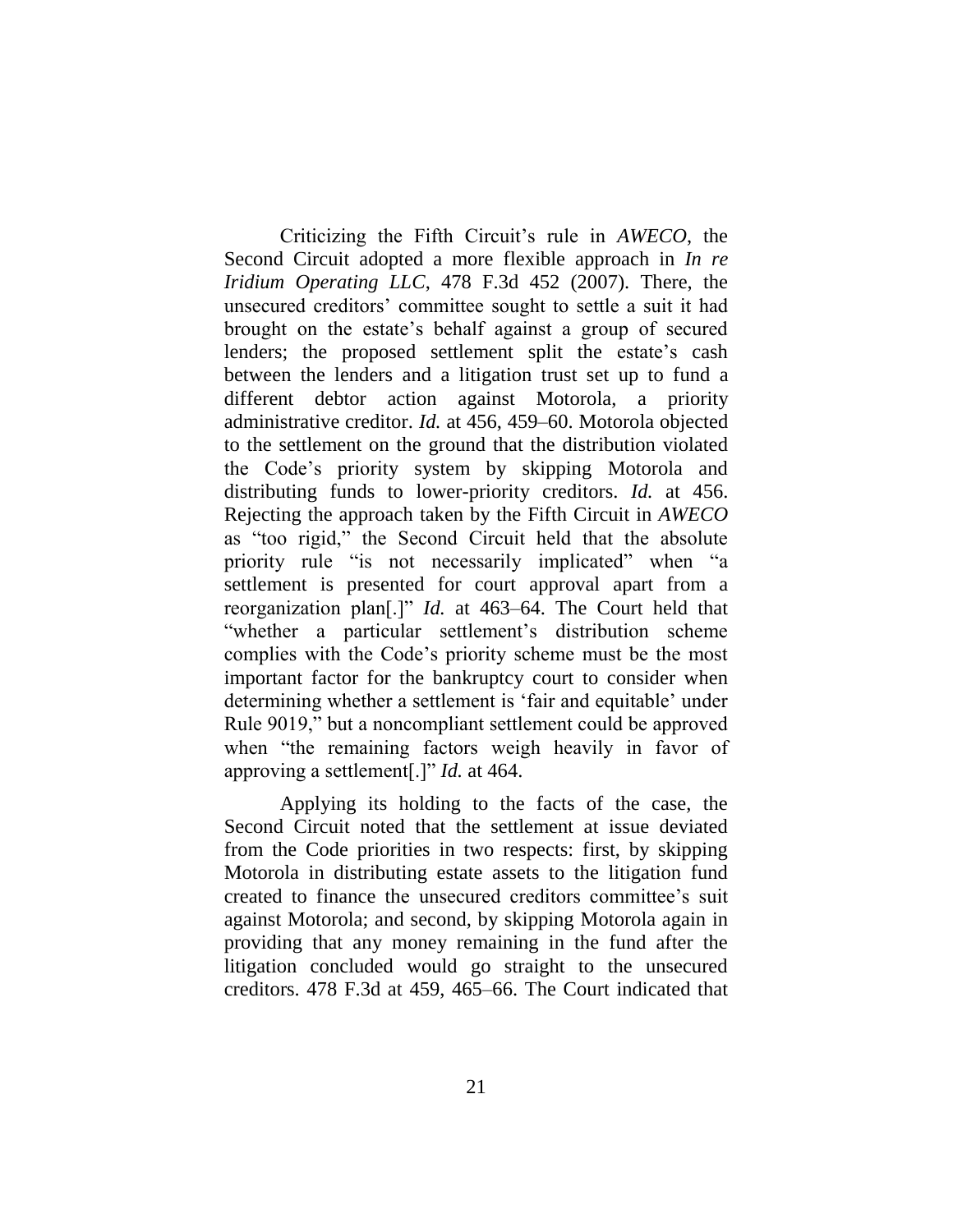the first deviation was acceptable even though it skipped Motorola:

> It is clear from the record why the Settlement distributes money from the Estate to the [litigation vehicle]. The alternative to settling with the Lenders—pursuing the challenge to the Lenders' liens—presented too much risk for the Estate, including the administrative creditors. If the Estate lost against the Lenders (after years of litigation and paying legal fees), the Estate would be devastated, all its cash and remaining assets liquidated, and the Lenders would still possess a lien over the Motorola Estate Action. Similarly, administrative creditors would not be paid if the Estate was unsuccessful against the Lenders. Further, as noted at the Settlement hearing, having a well-funded litigation trust was preferable to attempting to procure contingent fee-based representation.

*Id.* at 465–66. But because the record did not adequately explain the second deviation, the Court remanded the case to allow the bankruptcy court to consider that issue. *Id.* at 466 ("[N]o reason has been offered to explain why any balance left in the litigation trust could not or should not be distributed pursuant to the rule of priorities.").

We agree with the Second Circuit's approach in *Iridium*—which, we note, the Drivers and the United States Trustee cite throughout their briefs and never quarrel with. *See* Drivers' Br. 27, 36; Reply Br. 11–13; Trustee Br. 21. As in other areas of the law, settlements are favored in bankruptcy. *In re Nutraquest*, 434 F.3d 639, 644 (3d Cir. 2006). "Indeed, it is an unusual case in which there is not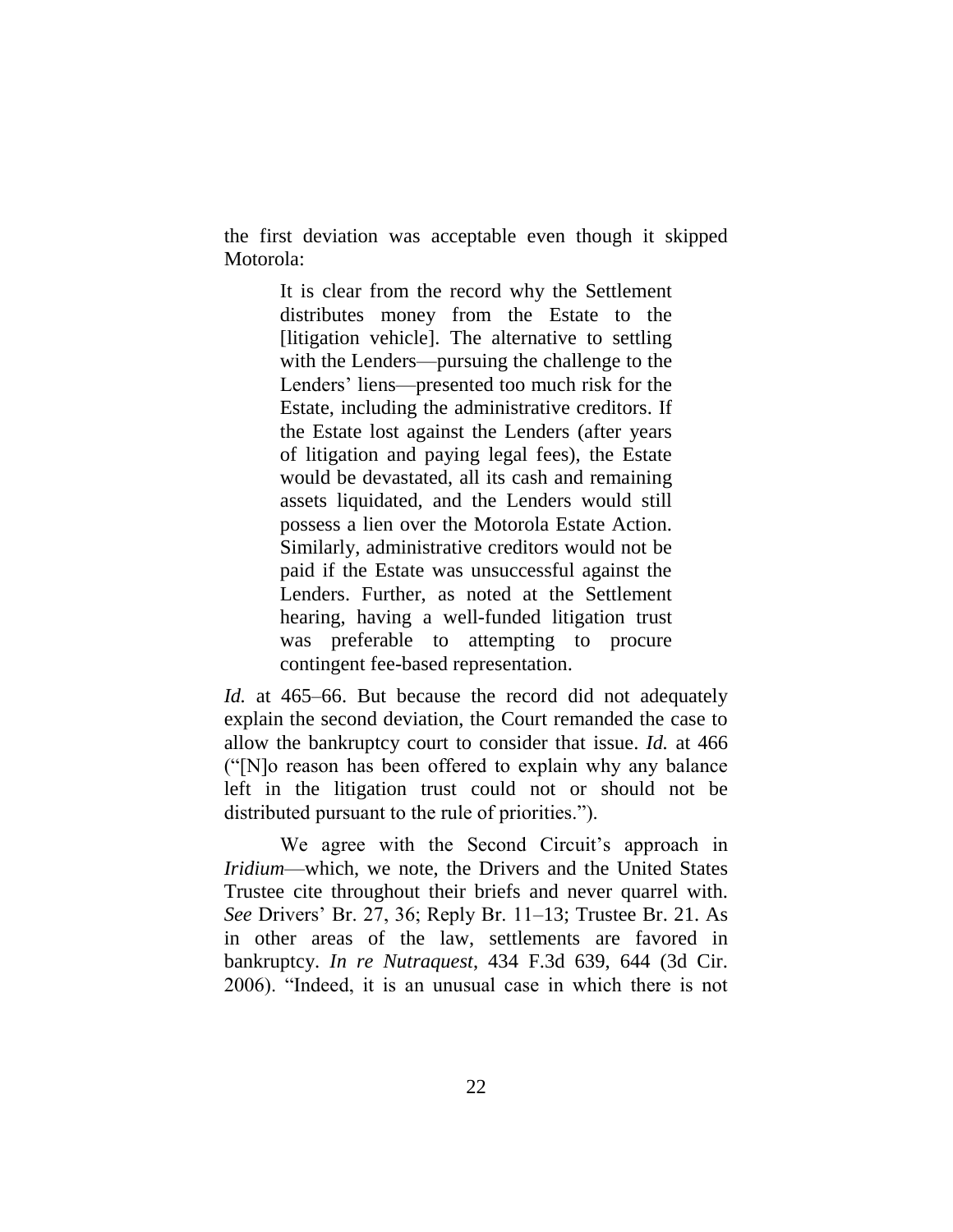some litigation that is settled between the representative of the estate and an adverse party." *Martin*, 91 F.3d at 393. Given the "dynamic status of some pre-plan bankruptcy settlements," *Iridium*, 478 F.3d at 464, it would make sense for the Bankruptcy Code and the Federal Rules of Bankruptcy Procedure to leave bankruptcy courts more flexibility in approving settlements than in confirming plans of reorganization. For instance, if a settlement is proposed during the early stages of a Chapter 11 bankruptcy, the "nature and extent of the [e]state and the claims against it" may be unresolved. *Id.* at 464. The inquiry outlined in *Iridium* better accounts for these concerns, we think, than does the per se rule of *AWECO*.

At the same time, we agree with the Second Circuit's statement that compliance with the Code priorities will usually be dispositive of whether a proposed settlement is fair and equitable. *Id.* at 455. Settlements that skip objecting creditors in distributing estate assets raise justifiable concerns about collusion among debtors, creditors, and their attorneys and other professionals. *See id.* at 464. Although Appellees have persuaded us to hold that the Code and the Rules do not extend the absolute priority rule to settlements in bankruptcy, we think that the policy underlying that rule—ensuring the evenhanded and predictable treatment of creditors—applies in the settlement context. As the Drivers note, nothing in the Code or the Rules obliges a creditor to cut a deal in order to receive a distribution of estate assets to which he is entitled. Drivers' Br. 42–43. If the "fair and equitable" standard is to have any teeth, it must mean that bankruptcy courts cannot approve settlements and structured dismissals devised by certain creditors in order to increase their shares of the estate at the expense of other creditors. We therefore hold that bankruptcy courts may approve settlements that deviate from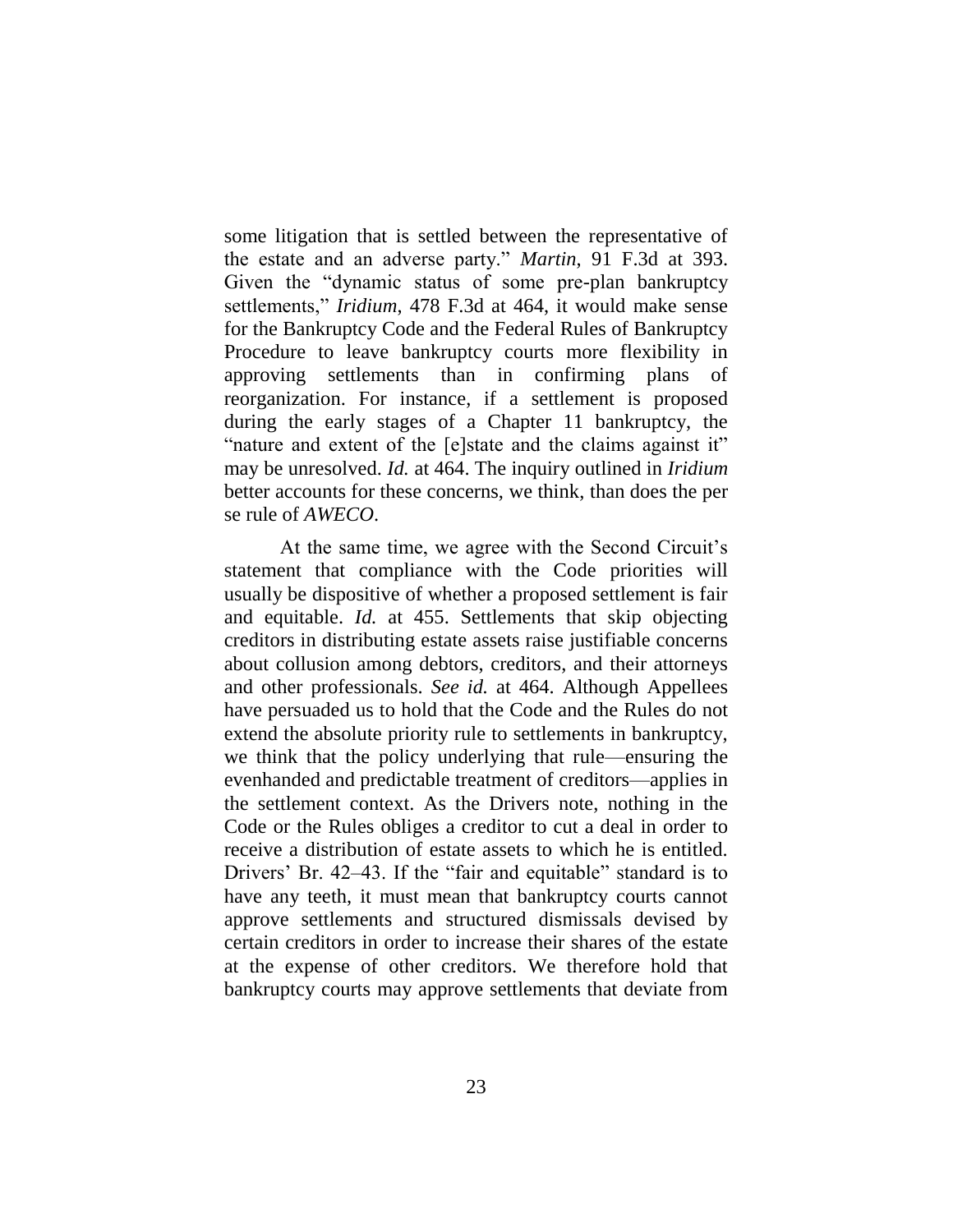the priority scheme of § 507 of the Bankruptcy Code only if they have "specific and credible grounds to justify [the] deviation." *Iridium*, 478 F.3d at 466.

 $\mathcal{C}$ 

We admit that it is a close call, but in view of the foregoing, we conclude that the Bankruptcy Court had sufficient reason to approve the settlement and structured dismissal of Jevic's Chapter 11 case. This disposition, unsatisfying as it was, remained the least bad alternative since there was "no prospect" of a plan being confirmed and conversion to Chapter 7 would have resulted in the secured creditors taking all that remained of the estate in "short order." App. 32 (Bankr. Op. 10).

Our dissenting colleague's contrary view rests on the counterfactual premise that the parties could have reached an agreeable settlement that conformed to the Code priorities. He would have us make a finding of fact to that effect and order the Bankruptcy Court to redesign the settlement to comply with § 507. We decline to do so because, even if it were appropriate for us to review findings of fact de novo and equitably reform settlements on appeal, there is no evidence calling into question the Bankruptcy Court's conclusion that there was "no realistic prospect" of a meaningful distribution to Jevic's unsecured creditors apart from the settlement under review. App. 32 (Bankr. Op. 10). If courts required settlements to be perfect, they would seldom be approved; though it's regrettable that the Drivers were left out of this one, the question—as Judge Scirica recognizes—is whether the settlement serves the interests of the estate, not one particular group of creditors. There is no support in the record for the proposition that a viable alternative existed that would have better served the estate and the creditors as a whole.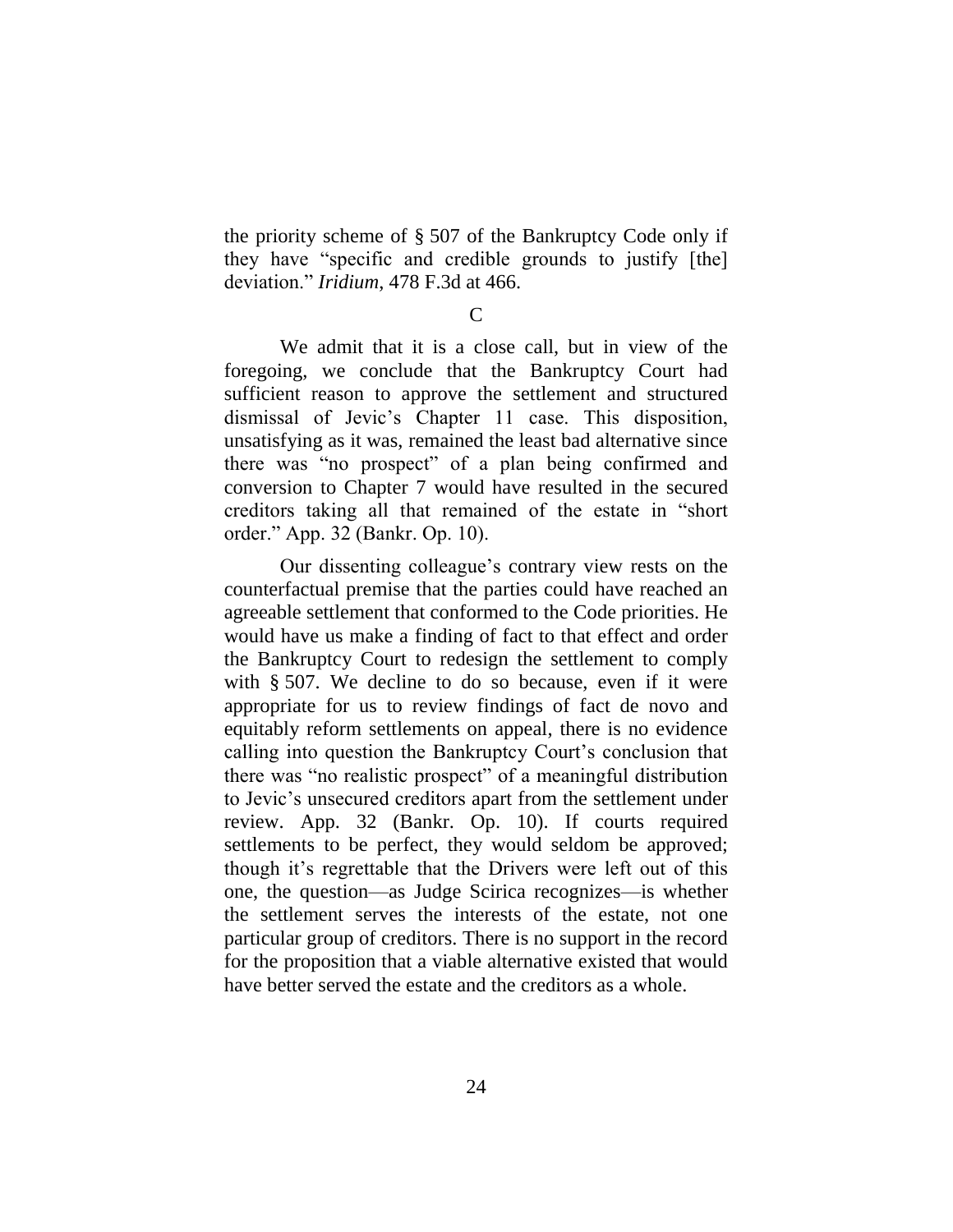The distribution of Jevic's remaining \$1.7 million to all creditors but the Drivers was permissible for essentially the same reasons that the initial distribution of estate assets to the litigation fund was allowed by the Second Circuit in *Iridium*. <sup>8</sup> As in that case, here the Bankruptcy Court had to choose between approving a settlement that deviated from the priority scheme of § 507 or rejecting it so a lawsuit could proceed to deplete the estate. Although we are troubled by the fact that the exclusion of the Drivers certainly lends an element of unfairness to the first option, the second option would have served the interests of neither the creditors nor the estate. The Bankruptcy Court, in Solomonic fashion, reluctantly approved the only course that resulted in some payment to creditors other than CIT and Sun.

\* \* \*

Counsel for the United States Trustee told the Bankruptcy Court that it is immaterial whether there is a viable alternative to a structured dismissal that does not

<sup>8</sup> Judge Scirica reads *Iridium* as involving a settlement that deviated from the § 507 priority scheme in just one respect, and a minor one at that. As we have explained, however, the *Iridium* settlement involved two deviations: (1) the initial distribution of estate funds to the litigation fund created to sue Motorola; and (2) the contingent provision that money left in the fund after the litigation concluded would go directly to the unsecured creditors. *See supra* Section III-B. The Second Circuit held that, while the second deviation needed to be explained on remand, the first was acceptable despite the fact that it impaired Motorola because it clearly served the interests of the estate. *See Iridium*, 478 F.3d at 465–66.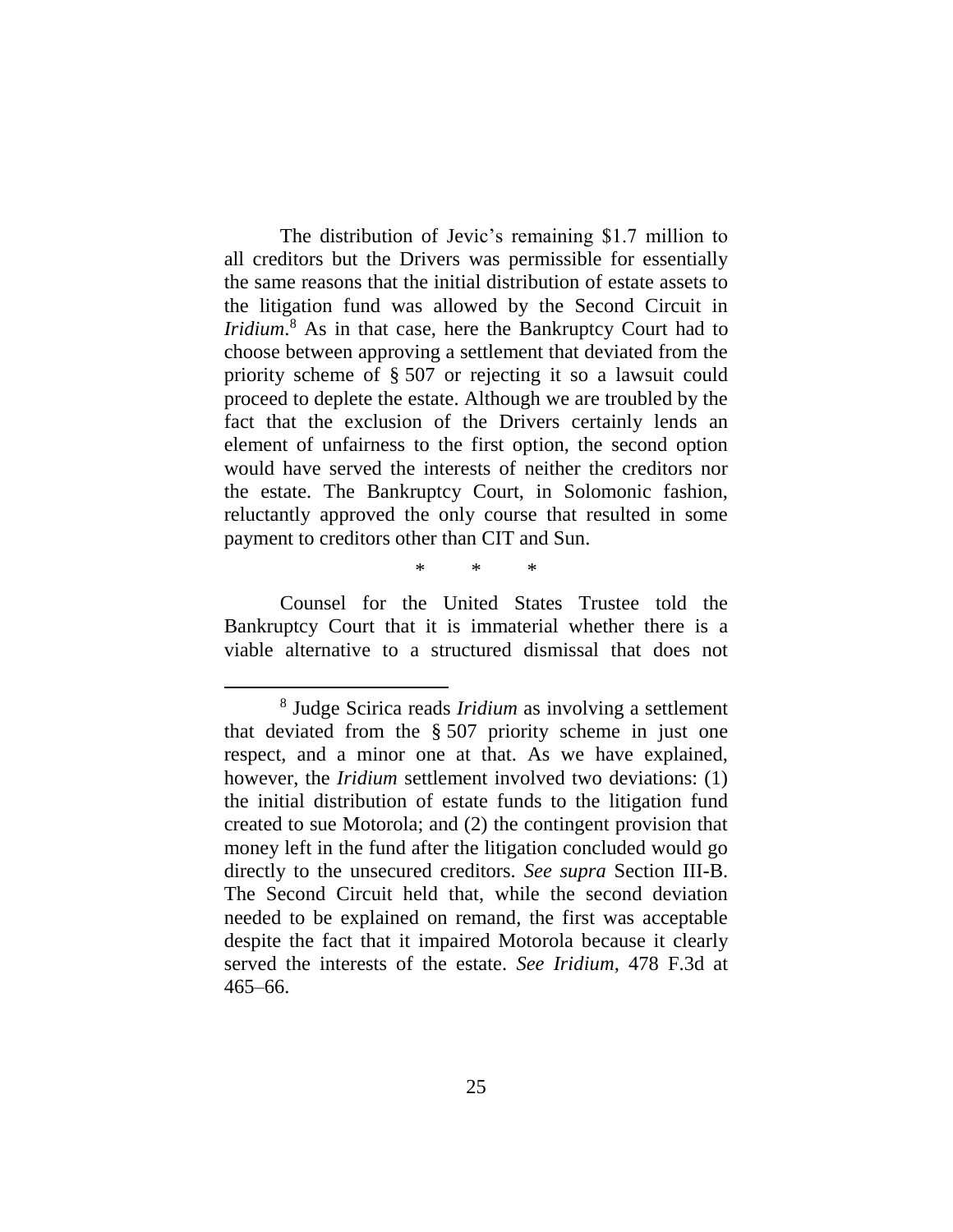comply with the Bankruptcy Code's priority scheme. "[W]e have to accept the fact that we are sometimes going to get a really ugly result, an economically ugly result, but it's an economically ugly result that is dictated by the provisions of the code," he said. App. 1327. We doubt that our national bankruptcy policy is quite so nihilistic and distrustful of bankruptcy judges. Rather, we believe the Code permits a structured dismissal, even one that deviates from the § 507 priorities, when a bankruptcy judge makes sound findings of fact that the traditional routes out of Chapter 11 are unavailable and the settlement is the best feasible way of serving the interests of the estate and its creditors. Although this result is likely to be justified only rarely, in this case the Bankruptcy Court provided sufficient reasons to support its approval of the settlement under Rule 9019. For that reason, we will affirm the order of the District Court.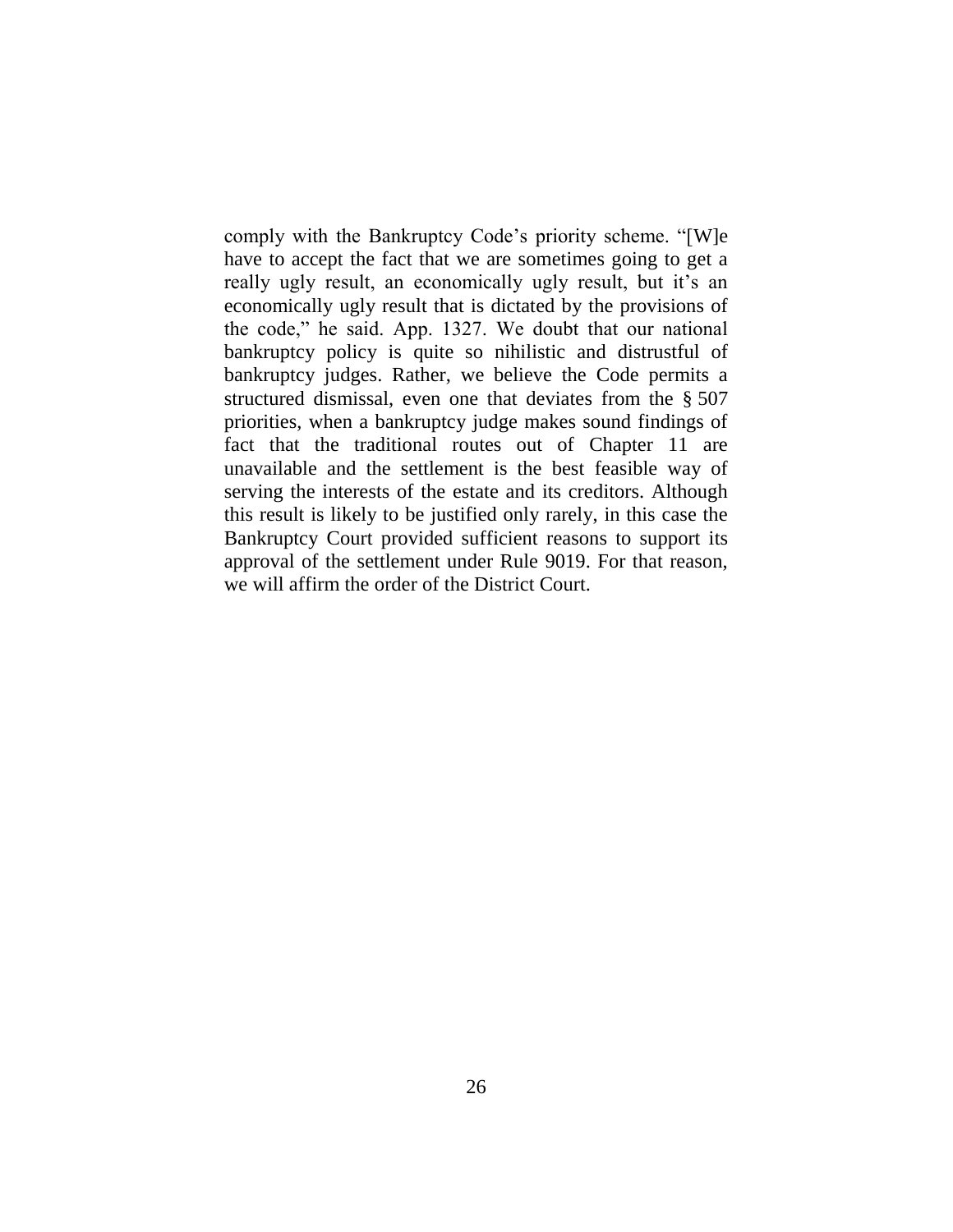### **SCIRICA**, *Circuit Judge*

I concur in parts of the Court's analysis in this difficult case, but I respectfully dissent from the decision to affirm. Rejection of the settlement was called for under the Bankruptcy Code and, by approving the settlement, the bankruptcy court's order undermined the Code's essential priority scheme. Accordingly, I would vacate the bankruptcy court's order and remand for further proceedings, described below.

At the outset, I should state that this is not a case where equitable mootness applies. We recently made clear in *In re Semcrude, L.P.*, 728 F.3d 314 (3d Cir. 2013), that this doctrine applies only where there is a confirmed plan of reorganization. I would also adopt the Second Circuit's standard from *In re Iridium Operating LLC*, 478 F.3d 452 (2d Cir. 2007), and hold that settlements presented outside of plan confirmations must, absent extraordinary circumstances, comply with the Code's priority scheme.

Where I depart from the majority opinion, however, is in holding this appeal presents an extraordinary case where departure from the general rule is warranted. The bankruptcy court believed that because no confirmable Chapter 11 plan was possible, and because the only alternative to the settlement was a Chapter 7 liquidation in which the WARN Plaintiffs would have received no recovery, compliance with the Code's priority scheme was not required. For two reasons, however, I respectfully dissent.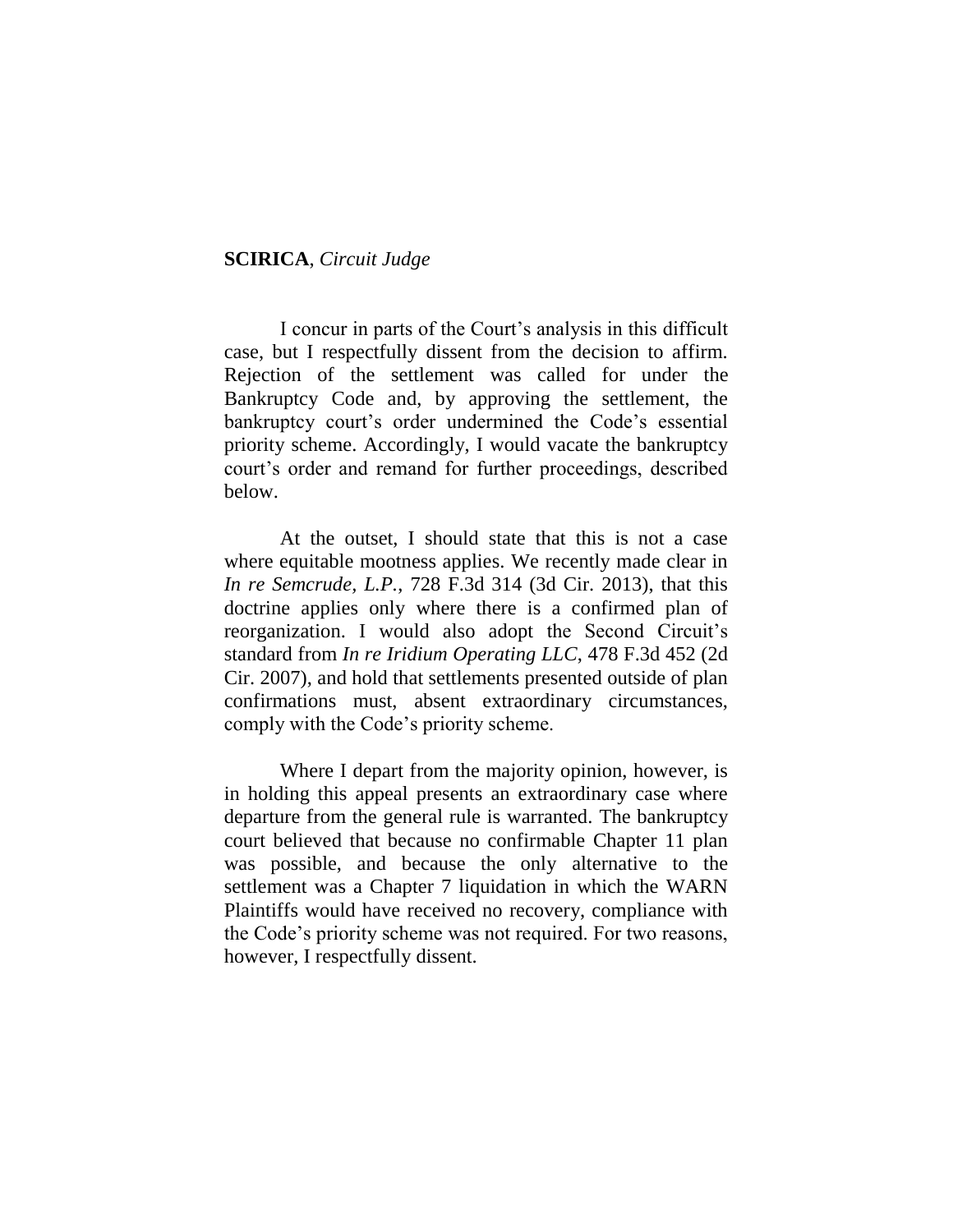First, it is not clear to me that the only alternative to the settlement was a Chapter 7 liquidation. An alternative settlement might have been reached in Chapter 11, and might have included the WARN Plaintiffs. The reason that such a settlement was not reached was that one of the defendants being released (Sun) did not want to fund the WARN Plaintiffs in their ongoing litigation against it. As Sun's counsel explained at the settlement hearing, "if the money goes to the WARN plaintiffs, then you're funding someone who is suing you who otherwise doesn't have funds and is doing it on a contingent fee basis." Sun therefore insisted that, as a condition to participating in the fraudulent conveyance action settlement, the WARN Plaintiffs would have to drop their WARN claims. Accordingly, to the extent that the only alternative to the settlement was a Chapter 7 liquidation, that reality was, at least in part, a product of appellees' own making.

More fundamentally, I find the settlement at odds with the goals of the Bankruptcy Code. One of the Code's core goals is to maximize the value of the bankruptcy estate, *see Toibb v. Radloff*, 501 U.S. 157, 163 (1991), and it is the duty of a bankruptcy trustee or debtor-in-possession to work toward that goal, including by prosecuting estate causes of action,<sup>1</sup> *see Commodity Futures Trading Comm'n v. Weintraub*, 471 U.S. 343, 352 (1985); *Official Comm. of Unsecured Creditors of Cybergenics Corp. v. Chinery*, 330 F.3d 548, 573 (3d Cir. 2003). The reason creditors'

<sup>&</sup>lt;sup>1</sup> Of course, it was the creditors' committee, rather than a bankruptcy trustee or debtor-in-possession, who was responsible for prosecuting the fraudulent conveyance action here.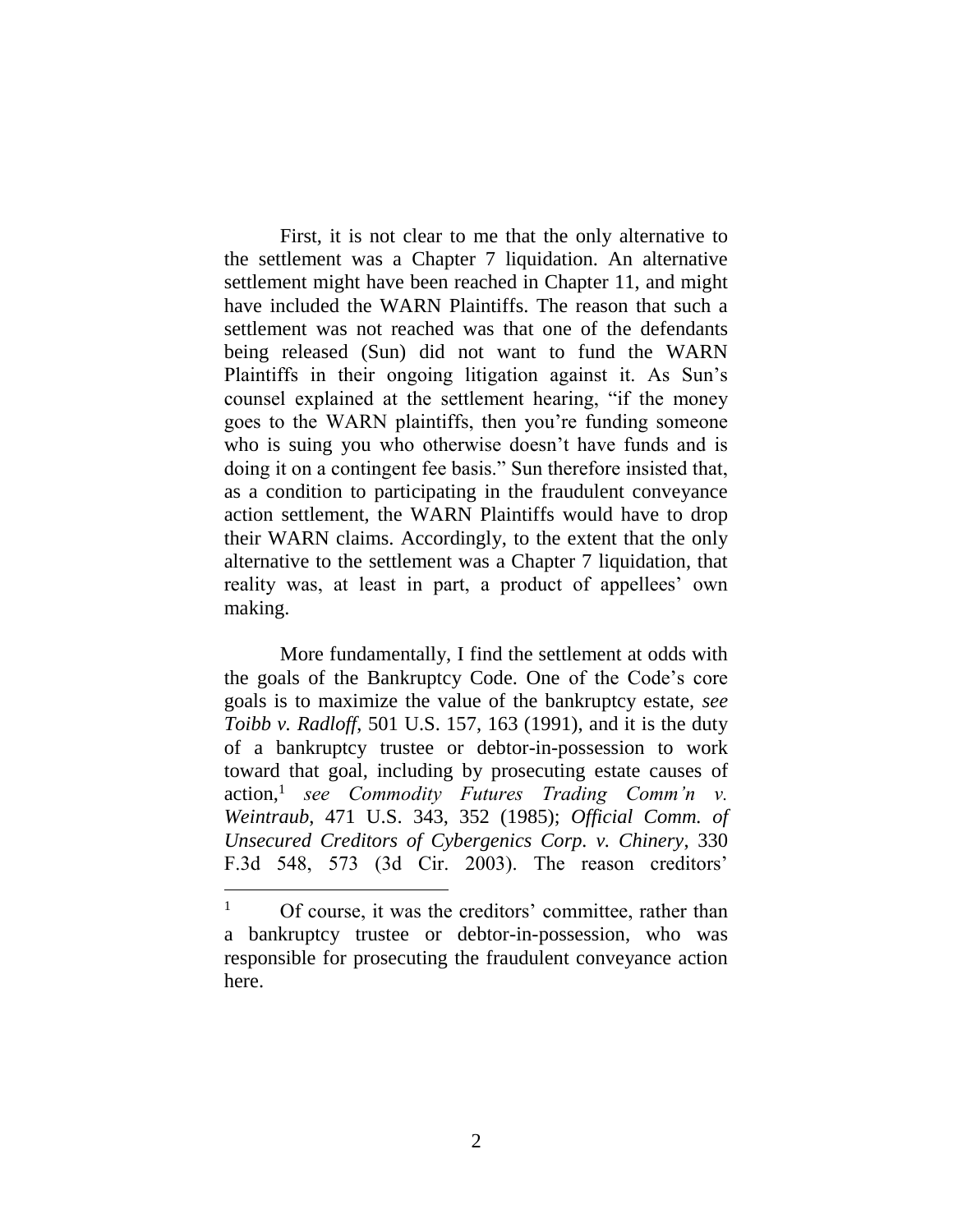committees may bring fraudulent conveyance actions on behalf of the estate is that such committees are likely to maximize estate value; "[t]he possibility of a derivative suit by a creditors' committee provides a critical safeguard against lax pursuit of avoidance actions [by a debtor-in-possession]." *Cybergenics*, 330 F.3d at 573. The settlement of estate causes of action can, and often does, play a crucial role in maximizing estate value, as settlements may save the estate the time, expense, and uncertainties associated with litigation. *See Protective Comm. for Ind. Stockholders of TMT Trailer Ferry, Inc. v. Anderson*, 390 U.S. 414, 424 (1968) ("In administering reorganization proceedings in an economical and practical manner it will often be wise to arrange the settlement of claims as to which there are substantial and reasonable doubts."); *In re A&C Props.*, 784 F.2d 1377, 1380-81 (9th Cir. 1986) ("The purpose of a compromise agreement is to allow the trustee and the creditors to avoid the expenses and burdens associated with litigating sharply contested and dubious claims."). Thus, to the extent that a settlement's departure from the Code's priority scheme was necessary to maximize the estate's overall value, I would not object.

But here, it is difficult to see how the settlement is directed at estate-value maximization. Rather, the settlement deviates from the Code's priority scheme so as to maximize the recovery that certain creditors receive, some of whom (the unsecured creditors) would not have been entitled to recover anything in advance of the WARN Plaintiffs had the estate property been liquidated and distributed in Chapter 7 proceedings or under a Chapter 11 "cramdown." There is, of course, a substantial difference between the estate itself and specific estate constituents. The estate is a distinct legal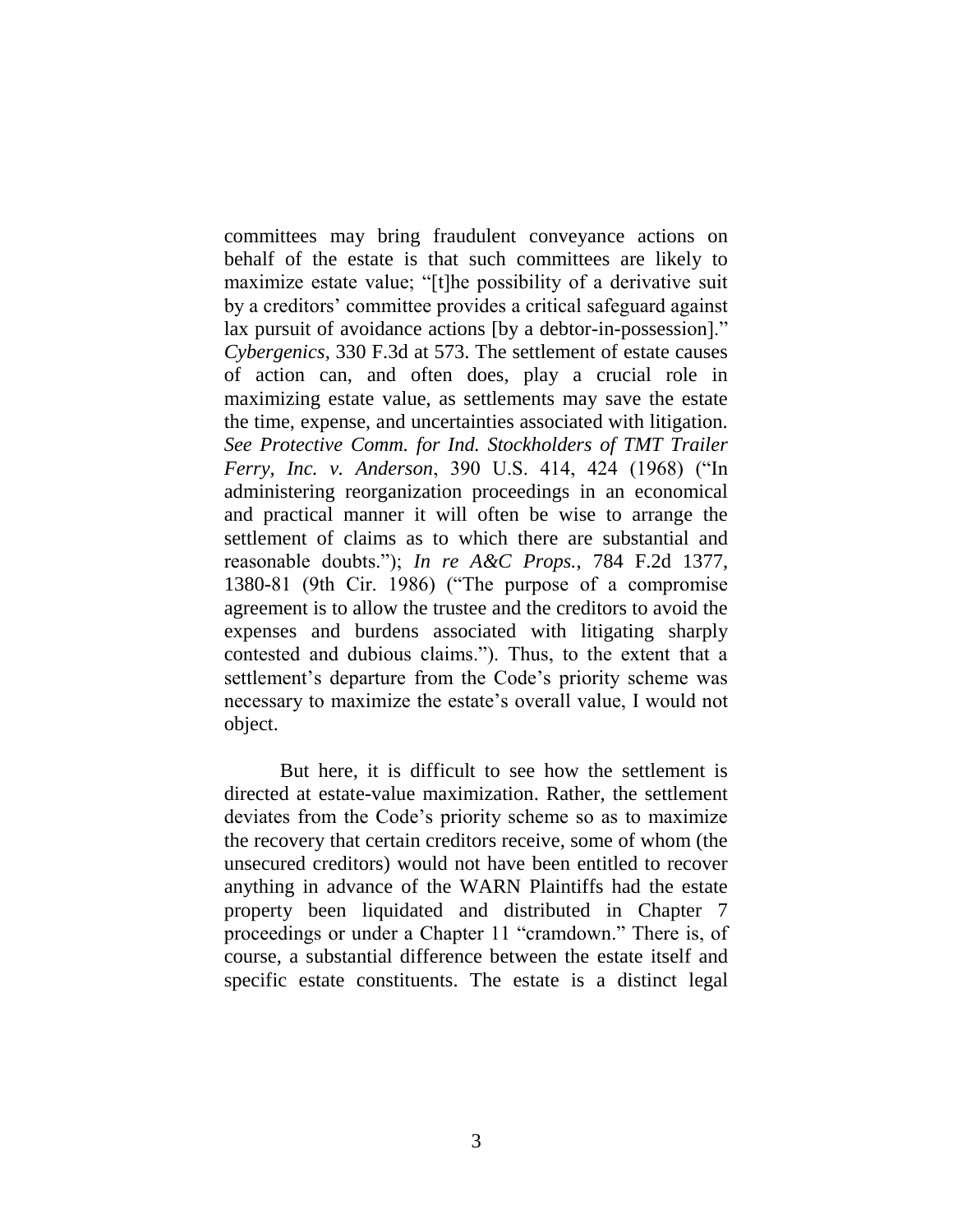entity, and, in general, its assets may not be distributed to creditors except in accordance with the strictures of the Bankruptcy Code.<sup>2</sup>

In this sense, then, the settlement and structured dismissal raise the same concern as transactions invalidated under the *sub rosa* plan doctrine. In *In re Braniff Airways, Inc.*, 700 F.2d 935 (5th Cir. 1983), the Court of Appeals for the Fifth Circuit rejected an asset sale that "had the practical effect of dictating some of the terms of any future reorganization plan." *Id.* at 940. The sale was impermissible because the transaction "short circuit[ed] the requirements of Chapter 11 for confirmation of a reorganization plan by establishing the terms of the plan *sub rosa* in connection with a sale of assets." *Id.* "When a proposed transaction specifies terms for adopting a reorganization plan, 'the parties and the district court must scale the hurdles erected in Chapter 11.'"

<sup>&</sup>lt;sup>2</sup> This point is reinforced with an analogy to trust law. Where there are two or more beneficiaries of a trust, the trustee is under a duty to deal with them impartially, and cannot take an action that rewards certain beneficiaries while harming others. Restatement (Second) of Trusts § 183 (1959); *see also Varity Corp. v. Howe*, 516 U.S. 489, 514 (1996) ("The common law of trusts recognizes the need to preserve assets to satisfy future, as well as present, claims and requires a trustee to take impartial account of the interests of all beneficiaries."). Yet that is what the Committee did here. This duty persists even where the trustee is a beneficiary of the trust himself, like the creditors' committee was here. *See*  Restatement (Third) of Trusts § 32 (2003) ("A natural person, including a settlor or beneficiary, has capacity . . . to administer trust property and act as trustee . . . .")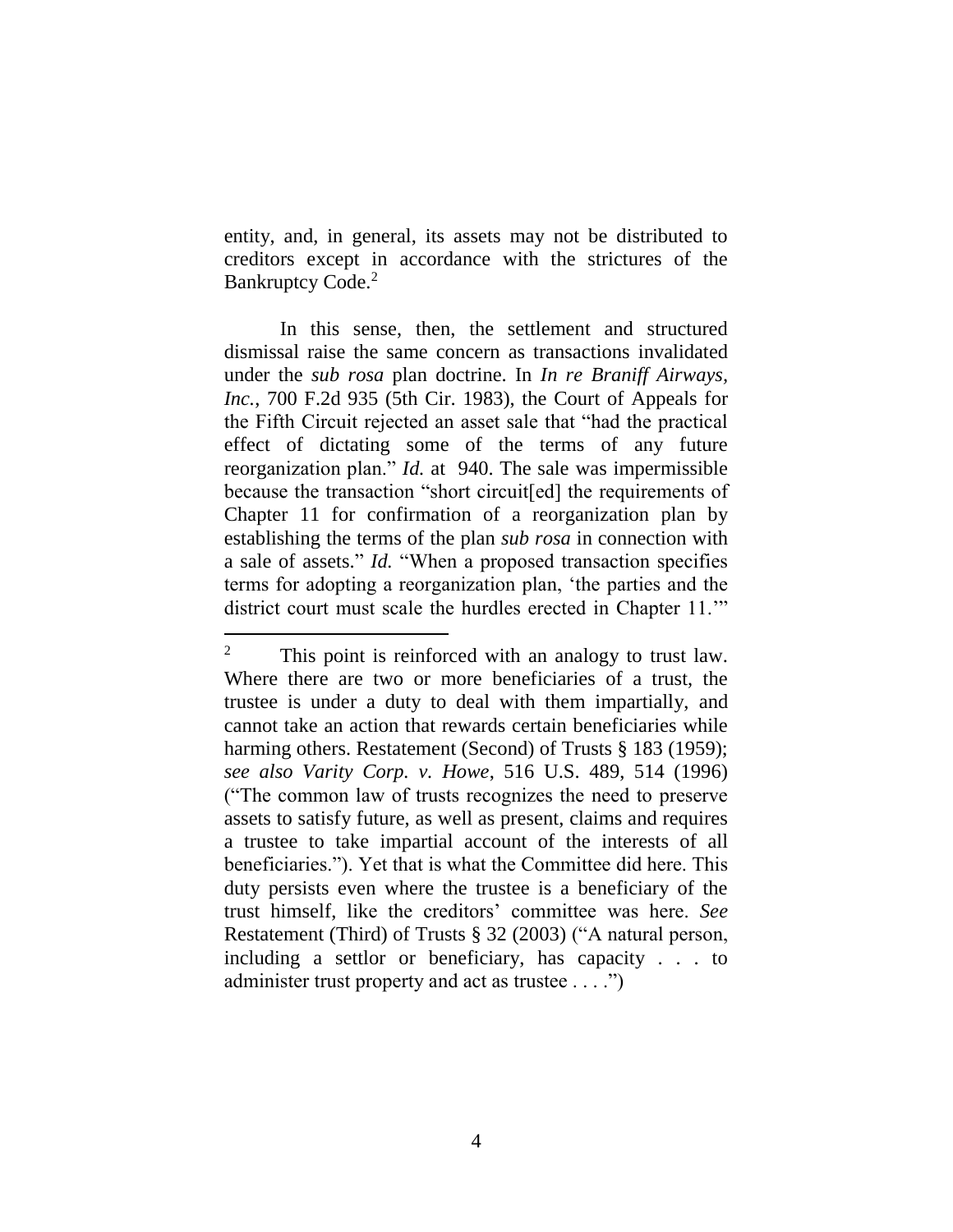*In re Cont'l Air Lines, Inc.*, 780 F.2d 1223, 1226 (5th Cir. 1986) (quoting *Braniff*, 700 F.2d at 940). Although the combination of the settlement and structured dismissal here does not, strictly speaking, constitute a *sub rosa* plan — the hallmark of such a plan is that it dictates the terms of a reorganization plan, and the settlement here does not do so the broader concerns underlying the *sub rosa* doctrine are at play. The settlement reallocated assets of the estate in a way that would not have been possible without the authority conferred upon the creditors' committee by Chapter 11 and effectively terminated the Chapter 11 case, but it failed to observe Chapter 11's "safeguards of disclosure, voting, acceptance, and confirmation." *In re Lionel Corp.*, 722 F.2d 1063, 1071 (2d Cir. 1982); *see also In re Biolitec Inc.*, No. 13-11157, 2014 WL 7205395, at \*8 (Bankr. D.N.J. Dec. 17, 2014) (rejecting settlement and structured dismissal that assigned rights and interests but did not allow parties to vote on settlement's provisions in part because it "resemble[d] an impermissible *sub rosa* plan"). This settlement then appears to constitute an impermissible end-run around the carefully designed routes by which a debtor may emerge from Chapter 11 proceedings.

Critical to this analysis is the fact that the money paid by the secured creditors in the settlement was property of the estate. A cause of action held by the debtor is property of the estate, *see Bd. of Trs. of Teamsters Local 863 v. Foodtown, Inc.*, 296 F.3d 164, 169 (3d Cir. 2002), and "proceeds . . . of or from property of the estate" are considered estate property as well, 11 U.S.C.  $\S$  541(a)(6). Here, the administrative and unsecured creditors received the \$3.7 million as consideration for the releases from the fraudulent conveyance action, so this payment qualifies as "proceeds" from the estate's cause of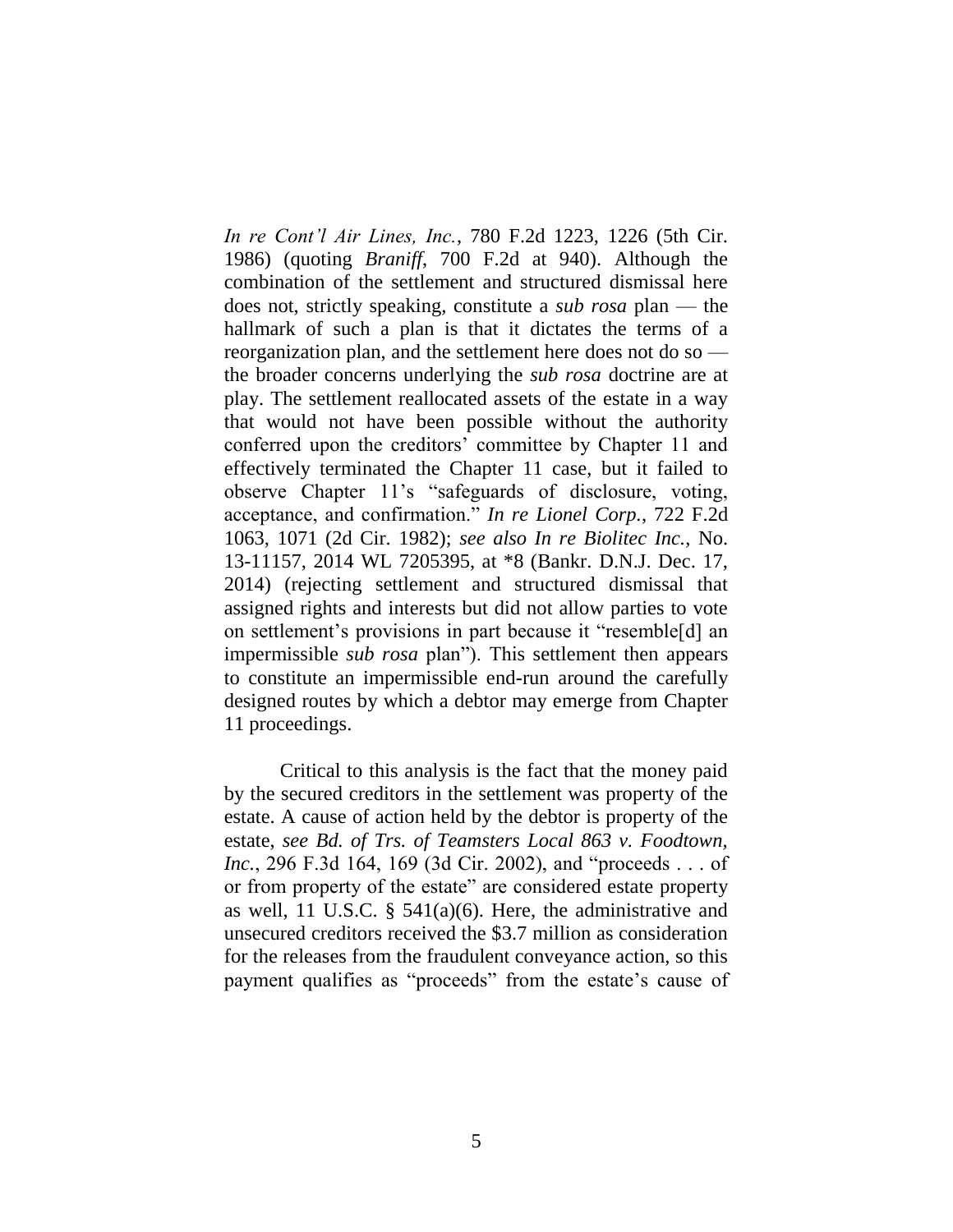action.<sup>3</sup> *See* Black's Law Dictionary 1325 (9th ed. 2009) (defining proceeds as "[s]omething received upon selling, exchanging, collecting, or otherwise disposing of collateral"); *see also Strauss v. Morn*, Nos. 97-16481 & 97-16483, 1998 WL 546957, at \*3 (9th Cir. 1998) ("§ 541(a)(6) mandates the broad interpretation of the term 'proceeds' to encompass all proceeds of property of the estate"); *In re Rossmiller*, No. 95- 1249, 1996 WL 175369, at \*2 (10th Cir. 1996) (similar). This case is thus distinguishable from the so-called "gifting" cases such as *In re World Health Alternatives*, 344 B.R. 291 (Bankr. D. Del. 2006), and *In re SPM Manufacturing Corp.*, 984 F.2d 1305 (1st Cir. 1993). In fact, those courts explicitly distinguished estate from non-estate property, and approved the class-skipping arrangements only because the proceeds being distributed were *not* estate property. *See World Health*, 344 B.R. at 299-300; *SPM*, 984 F.3d at 1313. The arrangement here is closer to a § 363 asset sale where the proceeds from the debtor's assets are distributed directly to certain creditors, rather than the bankruptcy estate. *Cf. In re Chrysler LLC*, 576 F.3d 108, 118 (2d Cir. 2009) (noting, in upholding a § 363 sale, that the bankruptcy court

<sup>3</sup> On June 30, 2006, Sun acquired Jevic in a leveraged buyout, which included an \$85 million revolving credit facility from a bank group led by CIT. The fraudulent conveyance action complaint sets forth that Jevic and Sun allegedly knew that Jevic would default on the CIT financing agreement by September 11 of that year. The fraudulent conveyance action sought over \$100 million in damages, and the unsecured creditors' committee alleged that "[w]ith CIT's active assistance . . . Sun orchestrated a[n] . . . LBO whereby Debtors' assets were leveraged to enable a Sun affiliate to pay \$77.4 million . . . with no money down."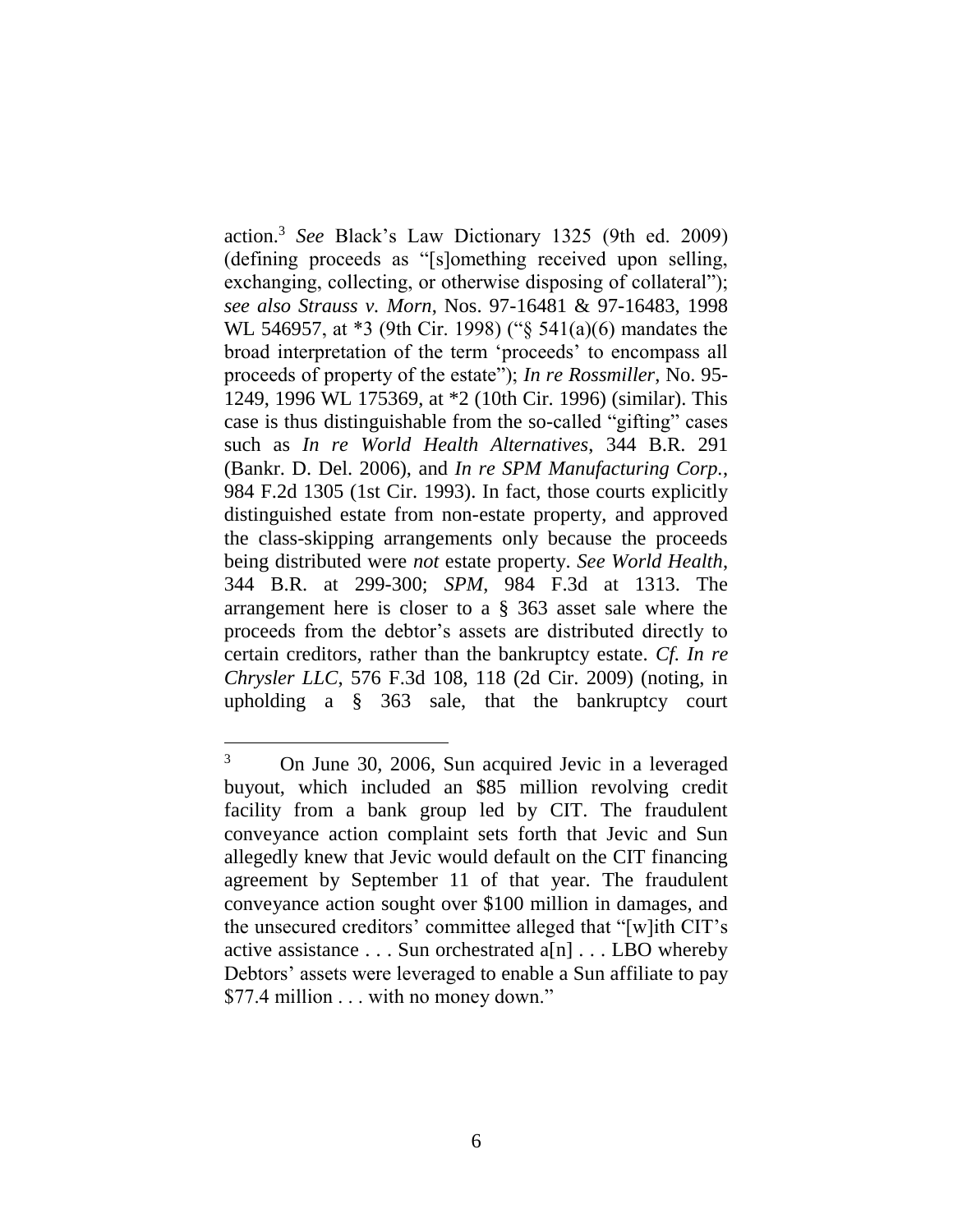demonstrated "proper solicitude for the priority between creditors and deemed it essential that the [s]ale in no way upset that priority"), *vacated as moot*, 592 F.3d 370. It is doubtful that such an arrangement would be permissible.

The majority likens the deviation in this case to the first deviation in *Iridium*, in which the settlement would initially distribute funds to the litigation trust instead of the Motorola administrative creditors. For two reasons, however, I find this analogy unavailing. First, it is not clear to me that the Second Circuit saw the settlement's initial distribution of funds to the litigation trust as a deviation from the Code's priority scheme at all. As the Second Circuit explained, if the litigation was successful, the majority of the proceeds from that litigation would actually flow back to the estate, then to be distributed in accordance with the Code's priority scheme. 459 F.3d at 462.<sup>4</sup> Second, the critical (and, in my view, determinative) characteristic of the settlement in this case is that it skips over an entire class of creditors. That is precisely what the second "deviation" in *Iridium* did, and the Second Circuit remanded to the bankruptcy court for further consideration of that aspect of the settlement.

In fact, the second "deviation" in *Iridium* deviated from the priority scheme in a more minor way than the settlement at issue here. In *Iridium*, the settlement would have deviated from the priority scheme only in the event that Motorola, an administrative creditor and a defendant in various litigation matters brought by the creditors' committee, had prevailed in the litigation or if its administrative claims

<sup>&</sup>lt;sup>4</sup> Here, by contrast, none of the settlement proceeds flowed to the estate.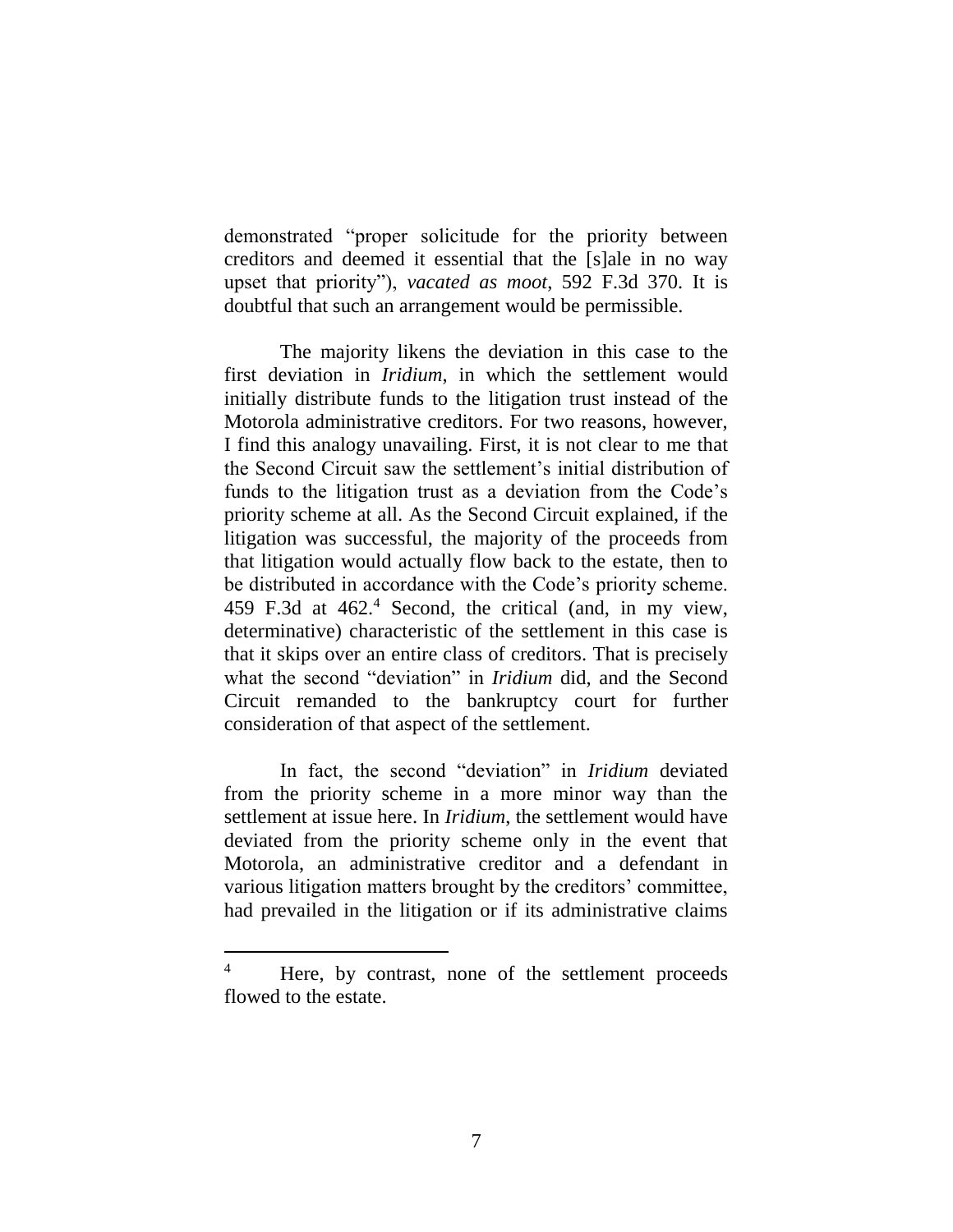had exceeded its liability in the litigation. *Iridium*, 478 F.3d at 465. The Second Circuit thus characterized this aspect of the settlement as a mere "possible deviation" in "one regard," but nevertheless remanded for the bankruptcy court to assess the "possible" deviation's justification. *Id.* at 466. Here, of course, it is clear that the settlement deviates from the priority scheme, as it provides no compensation for an entire class of priority creditors, while providing \$1.7 million to the general unsecured creditors.

Finally, I do not question the factual findings made by the bankruptcy court. That court found that there was "no realistic prospect" of a meaningful distribution to Jevic's unsecured creditors apart from the settlement under review. But whether there was a realistic prospect of distribution to the unsecured creditors in the absence of this settlement is not relevant to my concerns. What matters is whether the settlement's deviation from the priority scheme was necessary to maximize the value of the *estate*. There is a difference between the estate and certain creditors of the estate, and there has been no suggestion that the deviation maximized the value of the estate itself.

The able bankruptcy court here was faced with an unpalatable set of alternatives. But I do not believe the situation it faced was entirely *sui generis*. It is not unusual for a debtor to enter bankruptcy with liens on all of its assets, nor is it unusual for a debtor to enter Chapter 11 proceedings the flexibility of which enabled appellees to craft this settlement in the first place — with the goal of liquidating,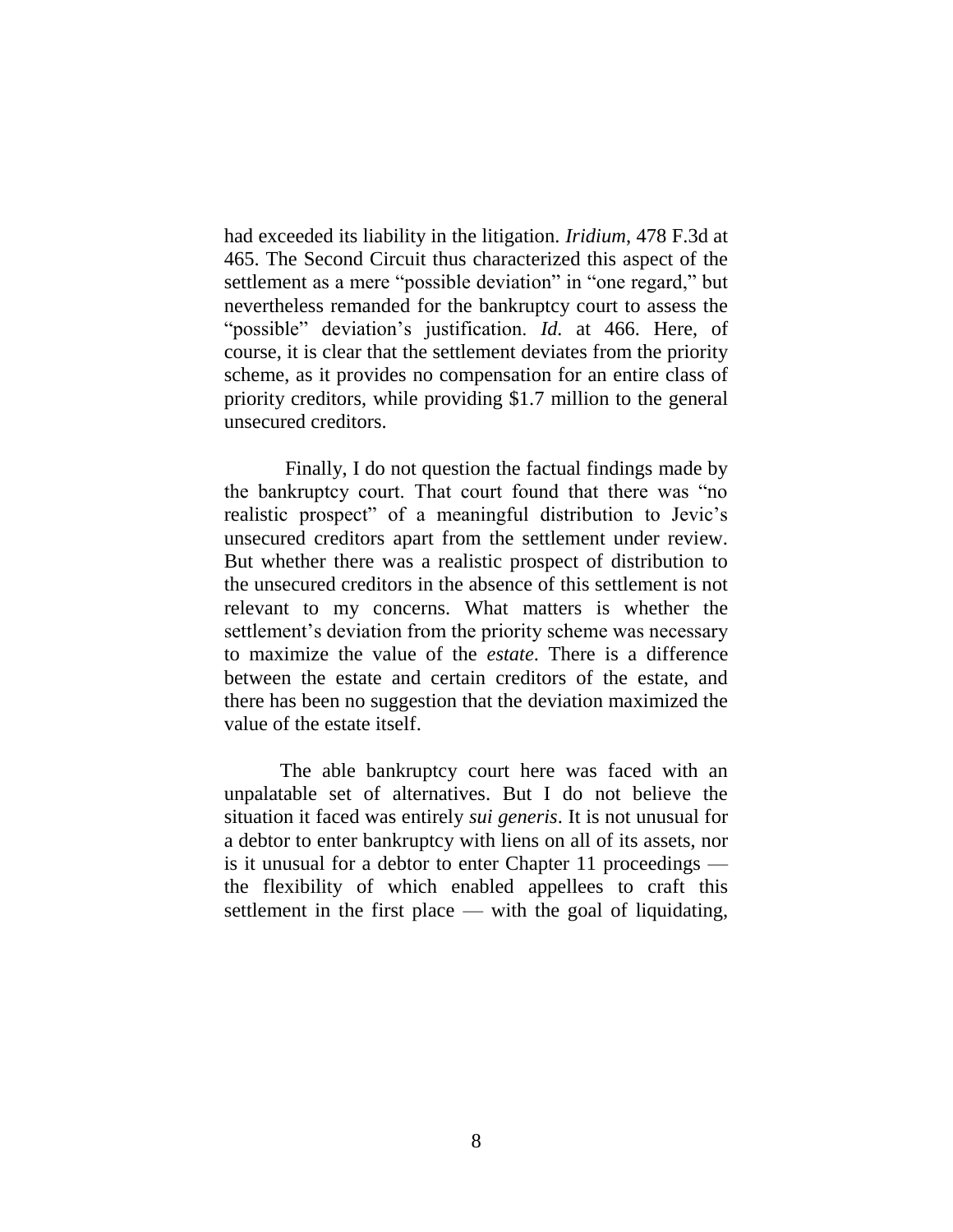rather than rehabilitating, the debtor.<sup>5</sup> It is also not difficult to imagine another secured creditor who wants to avoid providing funds to priority unsecured creditors, particularly where the secured creditor is also the debtor's ultimate parent and may have obligations to the debtor's employees. Accordingly, approval of the bankruptcy court's ruling in this case would appear to undermine the general prohibition on settlements that deviate from the Code's priority scheme.

I recognize that if the settlement were unwound, this case would likely be converted to a Chapter 7 liquidation in

<sup>5</sup> *See* Ralph Brubaker, *The Post-*RadLAX *Ghosts of*  Pacific Lumber *and* Philly News *(Part II): Limiting Credit Bidding*, Bankr. L. Letter, July 2014, at 4 (describing the "ascendancy of secured credit in Chapter 11 debtors' capital structures, such that it is now common that a dominant secured lender has blanket liens on substantially all of the debtor's assets securing debts vastly exceeding the value of the debtor's business and assets"); Kenneth M. Ayotte  $\&$ Edward R. Morrison, *Creditor Control & Conflict in Chapter 11*, 1 J.L. Analysis 511, 519 (2009) (finding that secured claims exceeded the value of the company in twenty-two percent of the bankruptcies surveyed); Stephen J. Lubben, *Business Liquidation*, 81 Am. Bankr. L.J. 65 (2007) (noting that although "chapter 7 is the prevailing method of business liquidation, . . . a sizable number of firms first attempt either a reorganization or liquidation under chapter 11"); 11 U.S.C. § 1123(b)(4) (providing that a chapter 11 plan may "provide for the sale of all or substantially all of the property of the estate, and the distribution of the proceeds of such sale among holders of claims or interests").